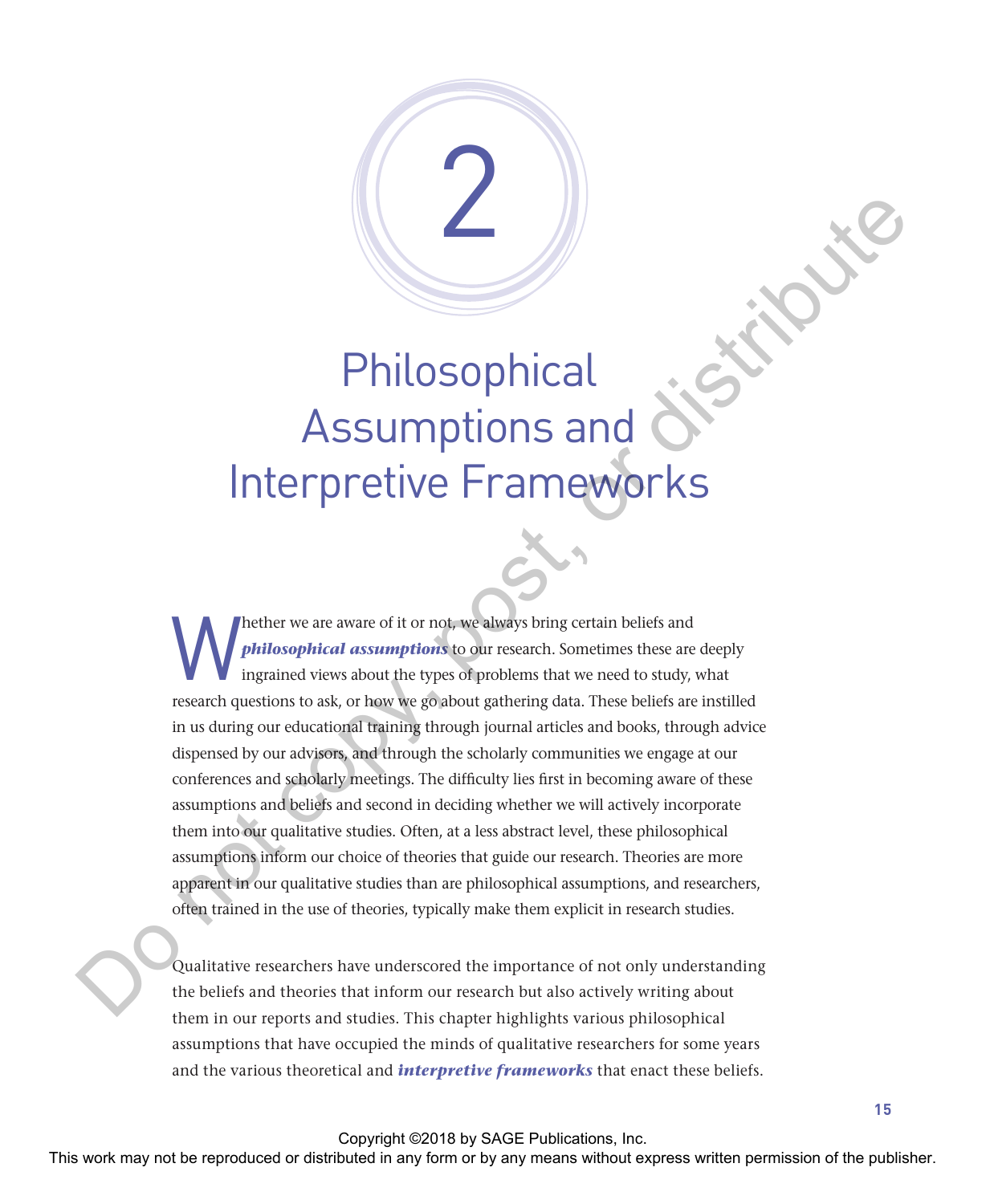A close tie does exist between the philosophy that one brings to the research act and how one proceeds to use a framework to shroud his or her inquiry.

This chapter will help you begin to explore your philosophical assumptions and inform decisions about the influence of theories in your qualitative research. We do this by presenting a framework for understanding how both philosophy and theory fit into the large schema of the research process. Then we present details about philosophical assumptions common to qualitative researchers, consider the types of philosophical assumptions, and explore how they are often used or made explicit in qualitative studies. Finally, various interpretive frameworks are suggested that link back to philosophical assumptions with embedded commentary related to how these frameworks play out in the actual practice of research. This chapter will below the reproduced or distributed or distributed in any form or by any means with a simple or distributed in any means we have the publisher. This we present details approximate the means with permissi

# **Questions for Discussion**

- Where do philosophy and interpretive frameworks (theory) fit into the overall process of research?
- Why is it important to understand the philosophical assumptions?
- What four philosophical assumptions exist when you choose qualitative research?
- How are these philosophical assumptions used and written into a qualitative study?
- What types of interpretive frameworks are used in qualitative research?
- How are interpretive frameworks written into a qualitative study?
- How are philosophical assumptions and interpretive frameworks linked in a qualitative study?

# **Situating Philosophy and Interpretive Frameworks Within the Research Process**

An understanding of the philosophical assumptions behind qualitative research begins with assessing where it fits within the overall process of research, noting its importance as an element of research, and considering how to actively write it into a study. To help in this process, we use a framework to guide understanding of how philosophical assumptions and interpretive frameworks (paradigm perspectives and theoretical orientations) are situated within and influential to the research process. *Philosophy* means the use of abstract ideas and beliefs that inform our research. We know that philosophical assumptions are typically the first ideas in developing a study, but how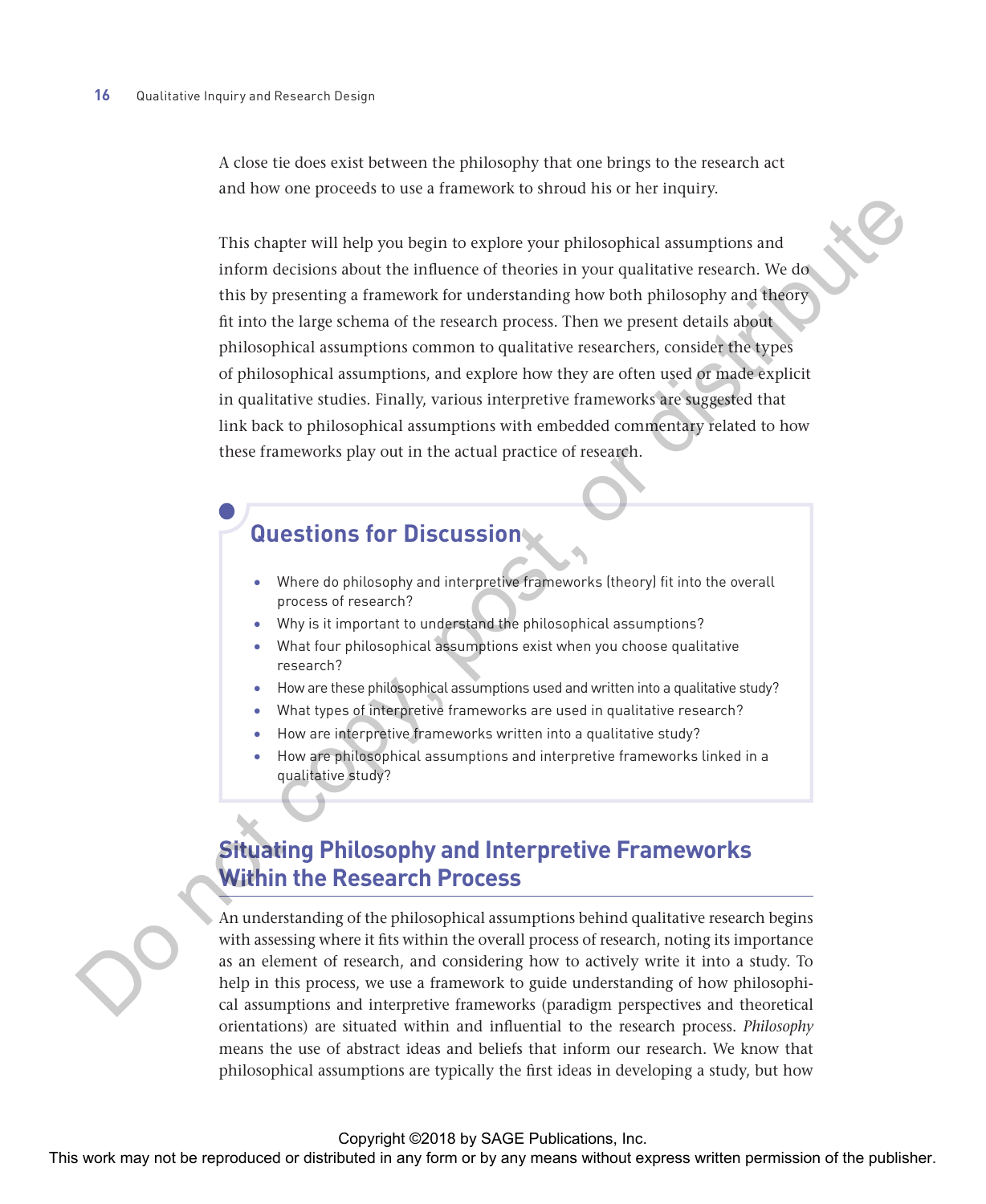

*Source:* Adapted from Denzin and Lincoln (2011, p. 12). Used with permission, SAGE.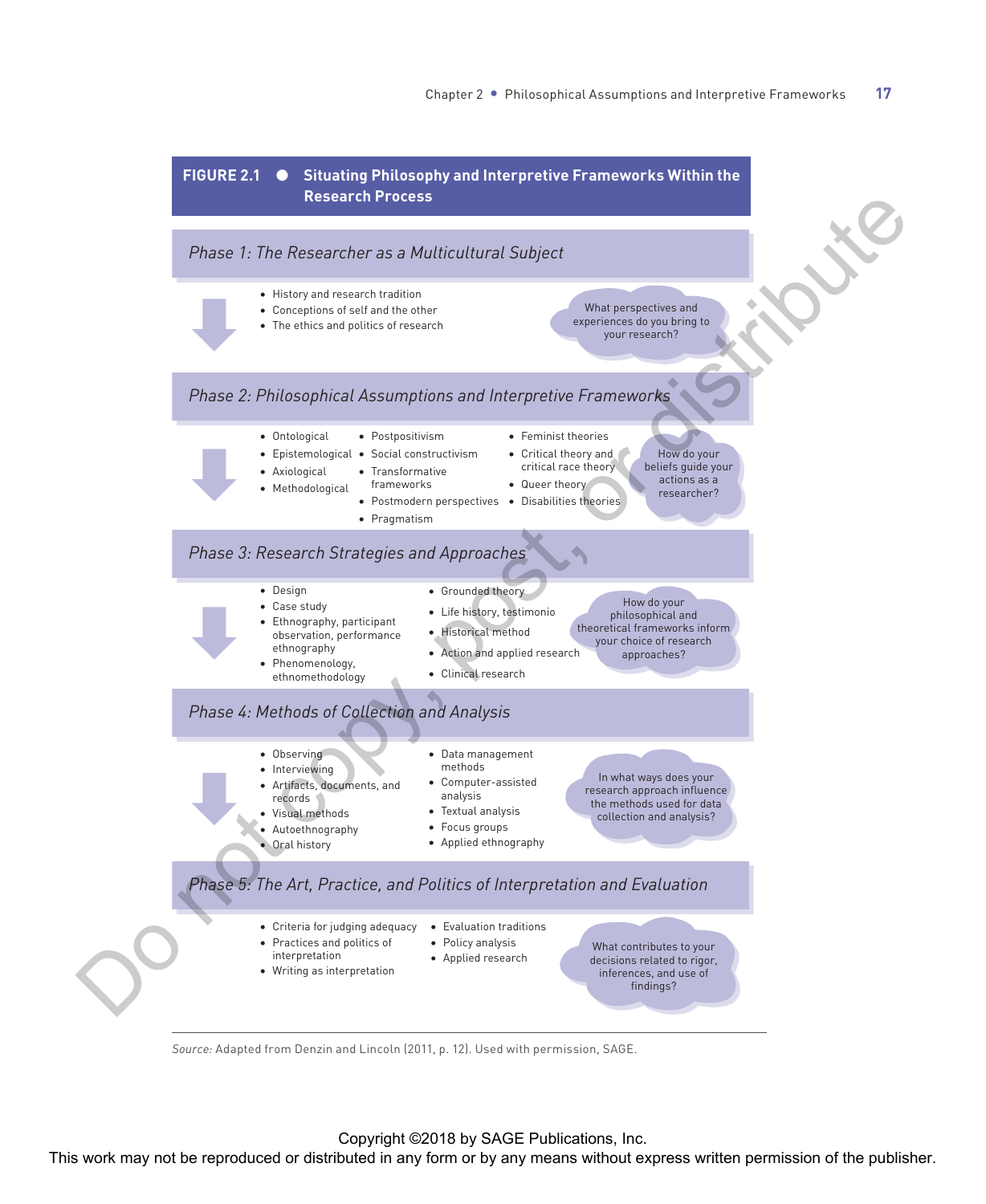they relate to the overall process of research remains a mystery. It is here that adapting an overview of the process of research compiled by Denzin and Lincoln (2011, p. 12), as shown in Figure 2.1, helps us to situate philosophy and interpretative frameworks into perspective in the research process. The questions embedded within each phase help you begin to explore the philosophical assumptions you bring to research.

This conceptualization of the research process begins in Phase 1 with the researchers considering what they bring to the inquiry, such as their personal history, views of themselves and others, and ethical and political issues. Inquirers often overlook this phase, so it is helpful to have it highlighted and positioned first in the levels of the research process. In Phase 2 the researcher brings to the inquiry certain philosophical assumptions. These are stances taken by the researcher that provide direction for the study, such as the researcher's view of reality (ontology), how the researcher knows reality (epistemology), the value-stance taken by the inquirer (axiology), and the procedures used in the study (*methodology*). These assumptions, in turn, are often applied in research through the use of *paradigms* and theories (or, as we call them, interpretive frameworks). Paradigms are a "basic set of beliefs that guides action" (Guba, 1990, p. 17). These beliefs are brought to the process of research by the investigator and they may be called worldviews (Creswell & Plano Clark, 2011). *Theories or theoretical orientations*, on the other hand, are found in the literature and they provide a general explanation as to what the researcher hopes to find in a study or a lens through which to view the needs of participants and communities in a study. Granted, the difference between the philosophical assumptions, paradigms, and theoretical orientation is not always clear, but sorting out what exists at a broad philosophical level (assumptions) and what operates at a more practical level (interpretive frameworks) is a helpful heuristic. This work may not be reproduced to the state of the state or distributed in the reproduced or the publisher or the publisher or the publisher or the publisher of the publisher of the publisher of the publisher of the publ

In Phase 2, we find the philosophical and paradigm/theoretical interpretative frameworks addressed in this chapter. The following chapters in this book are devoted, then, to the Phase 3 research strategies, called approaches in this book, that will be enumerated as they relate to the research process. Finally, the inquirer engages in Phase 4 methods of data collection and analysis, followed by Phase 5, the interpretation and evaluation of the data. Taking Figure 2.1 in its entirety, we see that research involves differing levels of abstraction from the broad assessment of individual characteristics brought by the researcher on through the researcher's philosophy and theory that lay the foundation for more specific approaches and methods of data collection, analysis, and interpretation. Also implicit in Figure 2.1 is the importance of having an understanding of philosophy and interpretative frameworks that inform a qualitative study.

## **Philosophical Assumptions**

#### **Why Philosophy Is Important**

We can begin by thinking about why it is important to understand the philosophical assumptions that underlie qualitative research and to be able to articulate them in a research study or present them to an audience. Huff (2009) is helpful in articulating the importance of philosophy in research.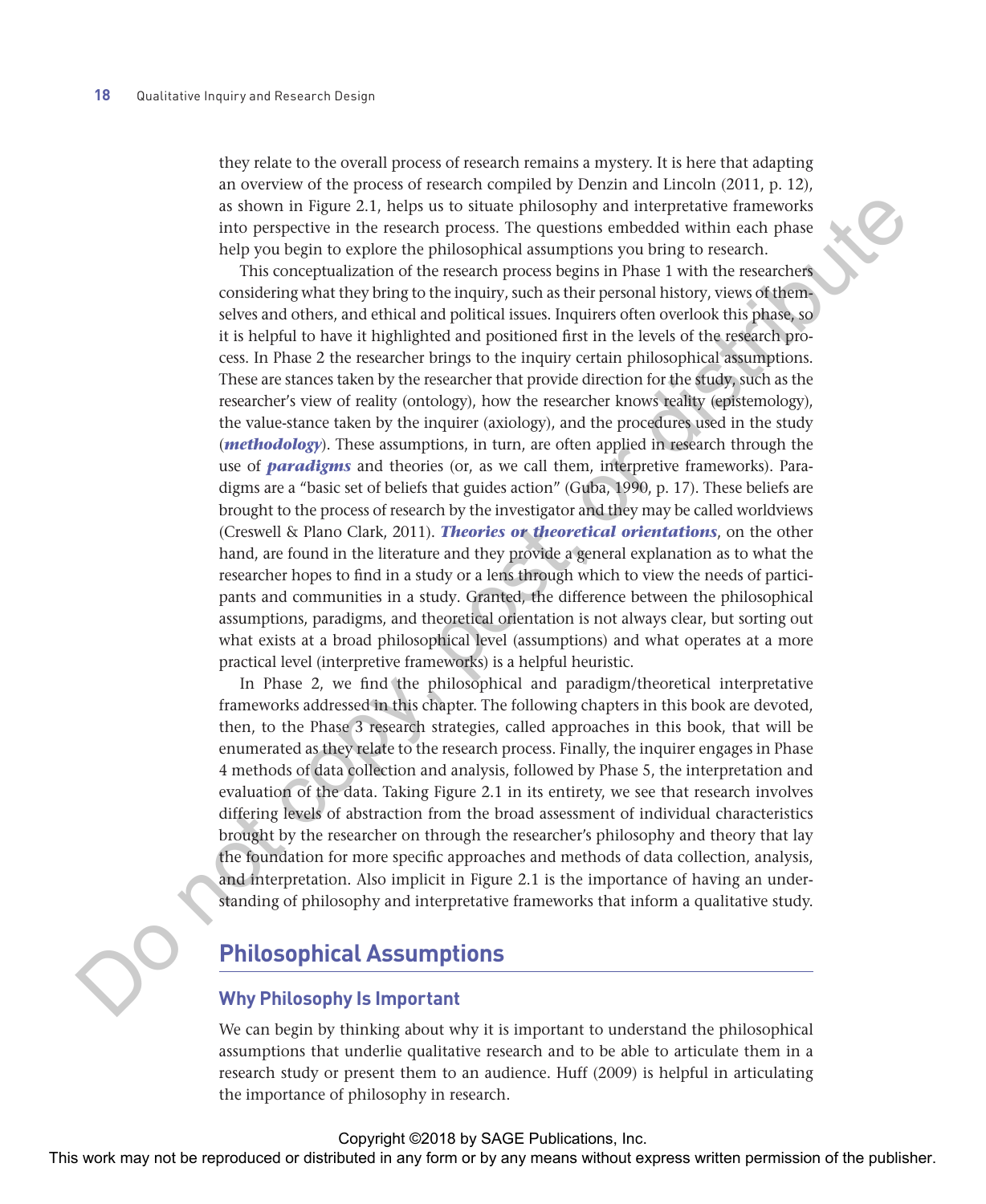• *Direction of research goals and outcomes*. How we formulate our problem and research questions to study is shaped by our assumptions and, in turn, influences how we seek information to answer the questions. A cause-and-effect type of question in which certain variables are predicted to explain an outcome is different from an exploration of a single phenomenon as found in qualitative research.

• *Scope of training and research experiences*. These assumptions are deeply rooted in our training and reinforced by the scholarly community in which we work. Granted, some communities are more eclectic and borrow from many disciplines (e.g., education), while others are more narrowly focused on studying specific research problems, using particular methods, and adding certain research knowledge.

• *Basis of evaluative criteria for research-related decisions*. Unquestionably, reviewers make philosophical assumptions about a study when they evaluate it. Knowing how reviewers stand on issues of epistemology is helpful to author–researchers. When the assumptions between the author and the reviewer diverge, the author's work may not receive a fair hearing, and conclusions may be drawn that it does not make a contribution to the literature. This unfair hearing may occur within the context of a graduate student presenting to a committee, an author submitting to a scholarly journal, or an investigator presenting a proposal to a funding agency. On the reverse side, understanding the differences used by a reviewer may enable a researcher to resolve points of difference before they become a focal point for critique. Note that the means may note the representation of American American Contents in any form or between the reproduced or the system or between the system of the system of the publisher or the system of the publisher. The sy

The question as to whether key assumptions can change and/or whether multiple philosophical assumptions can be used in a given study needs to be addressed. Our stance is that assumptions can change over time and over a career, and they often do, especially after a scholar leaves the enclave of his or her discipline and begins to work in more of a trans- or multidisciplinary way. Whether multiple assumptions can be taken in a given study is open to debate, and again, it may be related to research experiences of the investigator, his or her openness to exploring using differing assumptions, and the acceptability of ideas taken in the larger scientific community of which he or she is a part. Looking across the four philosophical assumptions described next can be helpful for monitoring individual changes over time.

#### **Four Philosophical Assumptions**

What are the philosophical assumptions made by researchers when they undertake a qualitative study? These assumptions have been articulated throughout the past 20 years in the various editions of the *SAGE Handbook of Qualitative Research* (Denzin & Lincoln, 1994, 2000, 2005, 2011) and as the "axiomatic" issues advanced by Guba and Lincoln (1988) as the guiding philosophy behind qualitative research. These beliefs have been called philosophical assumptions, epistemologies, and ontologies (Crotty, 1998); broadly conceived research methodologies (Neuman, 2000); and alternative knowledge claims (Creswell, 2009). They are beliefs about ontology (the nature of reality), epistemology (what counts as knowledge and how knowledge claims are justified),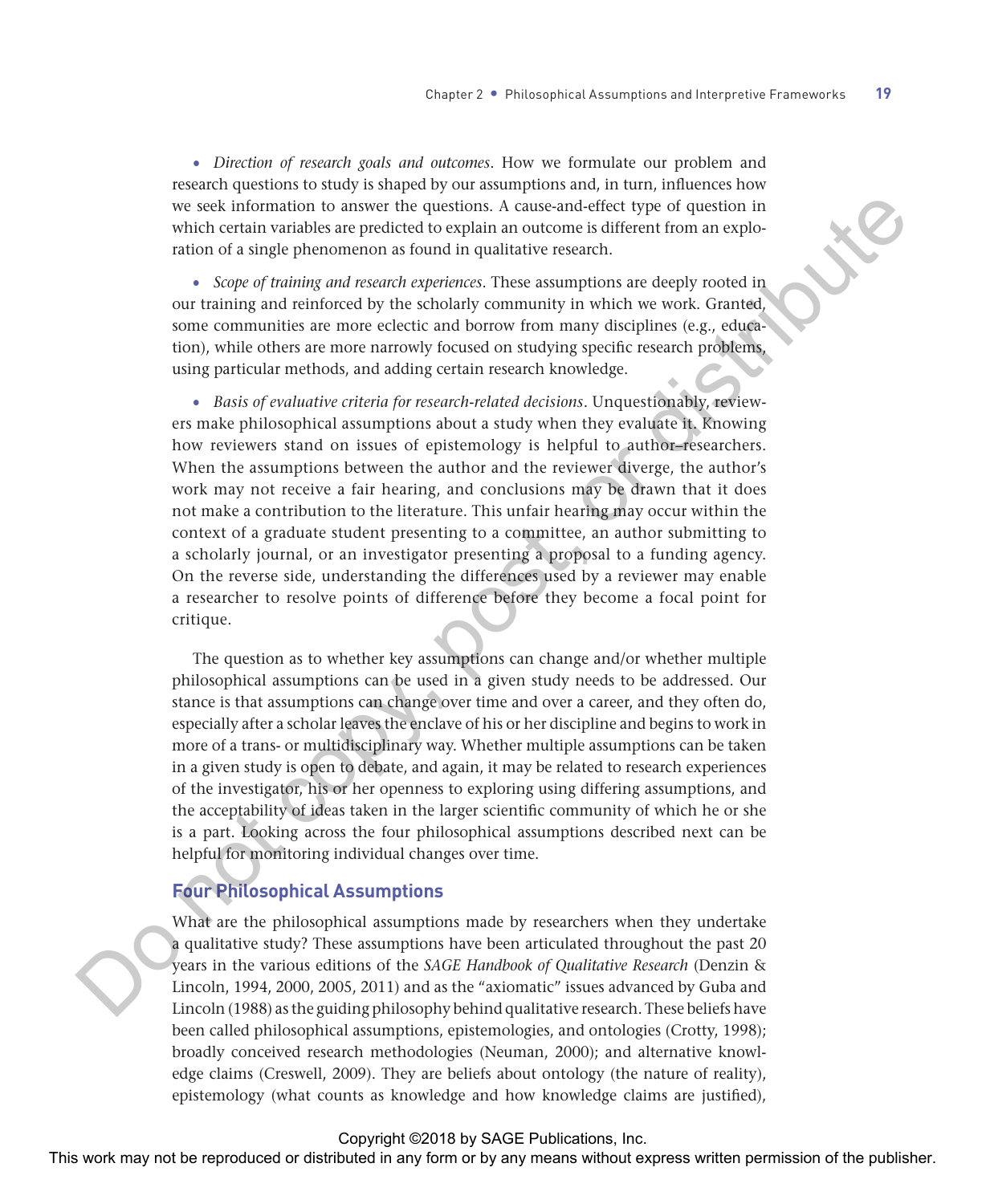axiology (the role of values in research), and methodology (the process of research). In this discussion, we will first discuss each of these philosophical assumptions, detail how they might be used and written into qualitative research, and then link them to different interpretive frameworks that operate at a more specific level in the process of research (see Table 2.1).

| <b>TABLE 2.1</b>  |                                                                                                                                                            | The <b>ontological</b> issue relates to the nature of reality and its characteristics. When<br>participating in the study view their experiences differently (Moustakas, 1994).<br>● Philosophical Assumptions With Implications for Practice | researchers conduct qualitative research, they are embracing the idea of multiple<br>realities. Different researchers embrace different realities, as do the individuals being<br>studied and the readers of a qualitative study. When studying individuals, qualitative<br>researchers conduct a study with the intent of reporting these multiple realities. Evi-<br>dence of multiple realities includes the use of multiple forms of evidence in themes<br>using the actual words of different individuals and presenting different perspectives.<br>For example, when writers compile a phenomenology, they report how individuals |  |
|-------------------|------------------------------------------------------------------------------------------------------------------------------------------------------------|-----------------------------------------------------------------------------------------------------------------------------------------------------------------------------------------------------------------------------------------------|-----------------------------------------------------------------------------------------------------------------------------------------------------------------------------------------------------------------------------------------------------------------------------------------------------------------------------------------------------------------------------------------------------------------------------------------------------------------------------------------------------------------------------------------------------------------------------------------------------------------------------------------|--|
| <b>Assumption</b> | <b>Questions</b>                                                                                                                                           | <b>Characteristics</b>                                                                                                                                                                                                                        | <b>Implications for Practice</b><br>(Examples)                                                                                                                                                                                                                                                                                                                                                                                                                                                                                                                                                                                          |  |
| Ontological       | What is the nature of<br>reality?                                                                                                                          | Reality is multiple as seen<br>through many views.                                                                                                                                                                                            | The researcher reports<br>different perspectives as<br>themes develop in the findings.                                                                                                                                                                                                                                                                                                                                                                                                                                                                                                                                                  |  |
| Epistemological   | What counts as<br>knowledge? How are<br>knowledge claims<br>justified? What is the<br>relationship between the<br>researcher and that being<br>researched? | Subjective evidence is<br>obtained from participants;<br>the researcher attempts to<br>lessen the distance between<br>himself or herself and that<br>being researched.                                                                        | The researcher relies on<br>quotes as evidence from<br>the participant as well as<br>collaborates, spends time in<br>field with participants, and<br>becomes an "insider."                                                                                                                                                                                                                                                                                                                                                                                                                                                              |  |
| Axiological       | What is the role of values?                                                                                                                                | The researcher acknowledges<br>that research is value-laden<br>and that biases are present<br>in relation to their role in the<br>study context.                                                                                              | The researcher openly<br>discusses values that shape<br>the narrative and includes<br>his or her own interpretation<br>in conjunction with those of<br>participants.                                                                                                                                                                                                                                                                                                                                                                                                                                                                    |  |
| Methodological    | What is the process of<br>research? What is the<br>language of research?                                                                                   | The researcher uses inductive<br>logic, studies the topic within<br>its context, and uses an<br>emerging design.                                                                                                                              | The researcher works with<br>particulars (details) before<br>generalizations, describes<br>in detail the context of the<br>study, and continually revises<br>questions from experiences in<br>the field.                                                                                                                                                                                                                                                                                                                                                                                                                                |  |

#### **TABLE 2.1**  $\bullet$  **Philosophical Assumptions With Implications for Practice**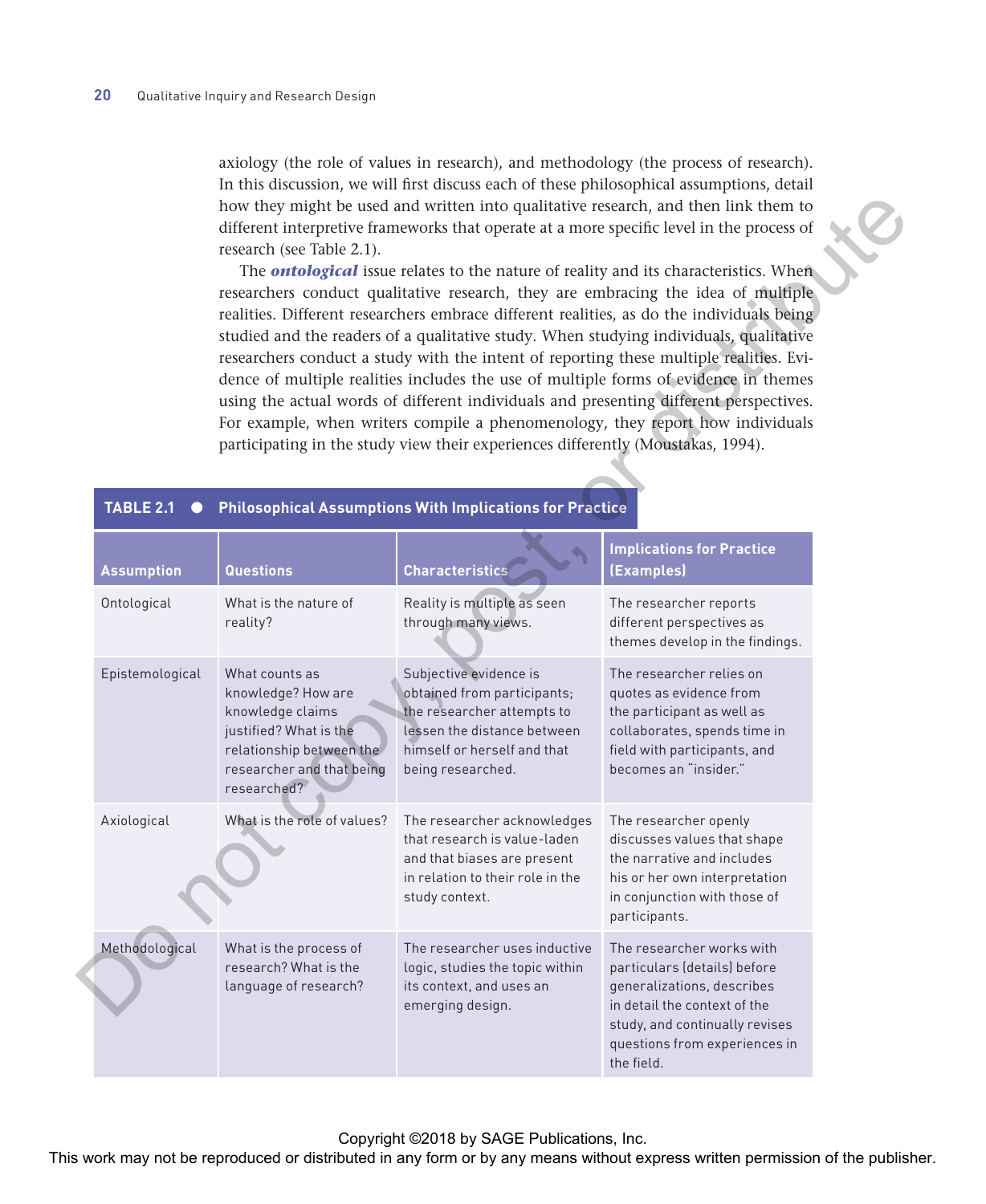With the *epistemological* assumption, conducting a qualitative study means that researchers try to get as close as possible to the participants being studied. Therefore, subjective evidence is assembled based on individual views. This is how knowledge is known—through the subjective experiences of people. It becomes important, then, to conduct studies in the "field," where the participants live and work—these are important contexts for understanding what the participants are saying. The longer researchers stay in the field or get to know the participants, the more they "know what they know" from firsthand information. For example, a good ethnography requires prolonged stay at the research site (Wolcott, 2008a). In short, the qualitative researcher tries to minimize the "distance" or "objective separateness" (Guba & Lincoln, 1988, p. 94) between himself or herself and those being researched.

All researchers bring values to a study, but qualitative researchers make their values known in a study. This is the *axiological* assumption that characterizes qualitative research. In a qualitative study, the inquirers admit the value-laden nature of the study and actively report their values and biases as well as the value-laden nature of information gathered from the field. We say that researchers "position themselves" by identifying their "positionality" in relation to the context and setting of the research. Among the aspects described are researcher's social position (e.g., gender, age, race, immigration status), personal experiences, and political and professional beliefs (Berger, 2015). In an interpretive biography, for example, the researcher's presence is apparent in the text, and the author admits that the stories voiced represent an interpretation of the author as much as the subject of the study (Denzin, 1989). substitute evidents in any form or both singular viewes this blue both showed is to consider the publishere in the singular state and social constant the publishere in the singular constant in a state or the publishere in

The procedures of qualitative research, or its **methodology**, are characterized as inductive, emerging, and shaped by the researcher's experience in collecting and analyzing the data. The logic that the qualitative researcher follows is inductive, from the ground up, rather than handed down entirely from a theory or from the perspectives of the inquirer. Sometimes the research questions change in the middle of the study to reflect better the types of questions needed to understand the research problem. In response, the data collection strategy, planned before the study, needs to be modified to accompany the new questions. During the data analysis, the researcher follows a path of analyzing the data to develop an increasingly detailed knowledge of the topic being studied.

#### **Writing Philosophical Assumptions Into Qualitative Studies**

One further thought is important about philosophical assumptions. In some qualitative studies they remain hidden from view; they can be deduced, however, by the discerning reader who sees the multiple views that appear in the themes, the detailed rendering of the subjective quotes of participants, the carefully laid-out biases of the researcher, or the emerging design that evolves in ever-expanding levels of abstraction from description to themes to broad generalizations. In other studies, the philosophy is made explicit by a special section in the study—typically in the description of the characteristics of qualitative inquiry often found in the methods section. Here, the inquirer talks about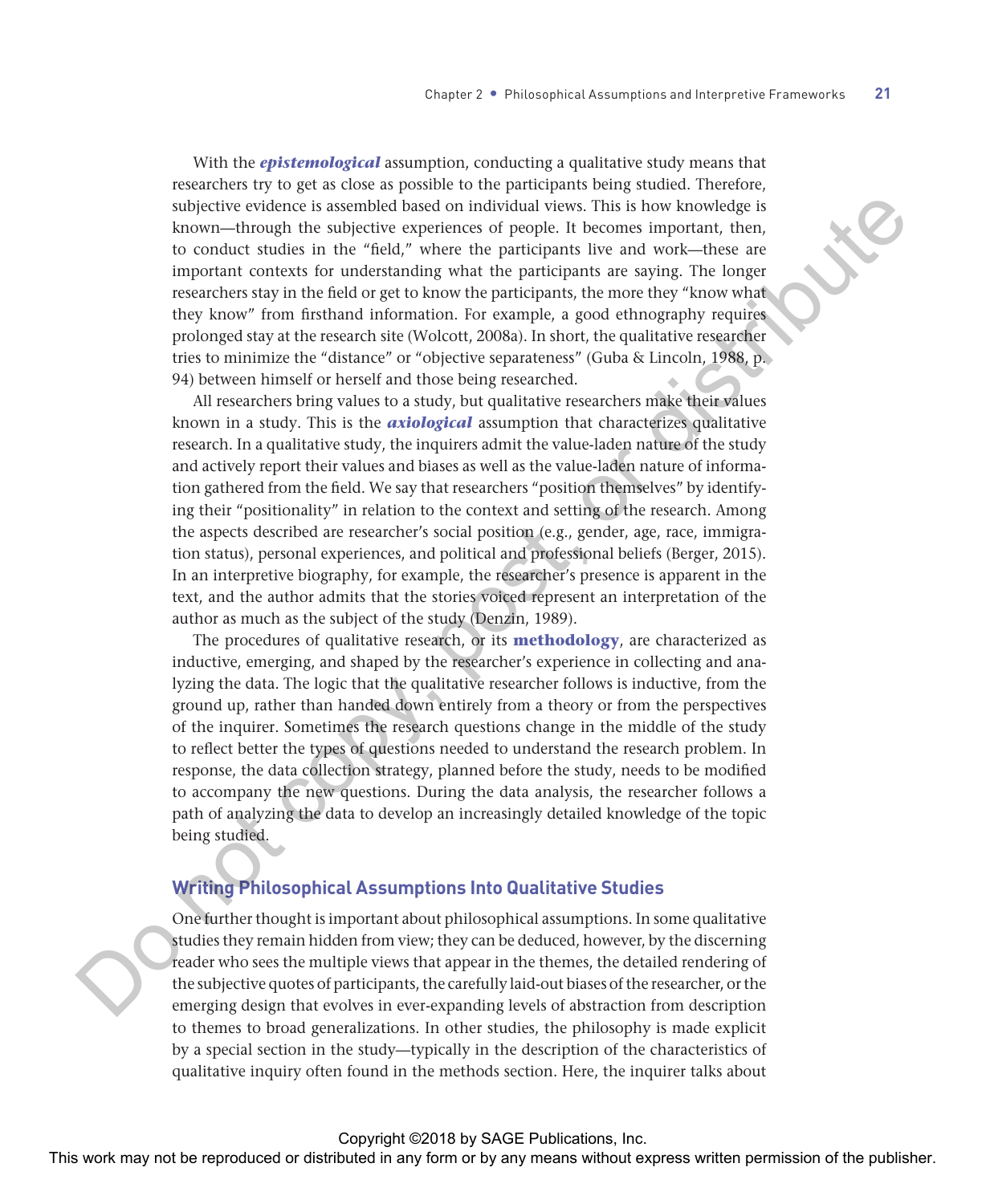ontology, epistemology, and other assumptions explicitly and details how they are exemplified in the study. The form of this discussion is to convey the assumptions, to provide definitions for them, and to discuss how they are illustrated in the study. References to the literature about the philosophy of qualitative research round out the discussion. Sections of this nature are often found in doctoral dissertations, in journal articles reported in major qualitative journals, and in conference paper presentations where the audience may ask about the underlying philosophy of the study. While there are infinite ways for an author to go about describing their philosophical assumptions and implications for research practice, we offer three examples from journal articles to complement the examples provided. The distributed in the state of the representation of the representation of the representation of the representation of the publisher and the publisher anti-<br>
any form or by any form or by any form or by any form of the p

## **EXAMPLE 2.1**

#### JOURNAL ARTICLE EXAMPLES OF DESCRIPTIONS OF UNDERLYING PHILOSOPHICAL ASSUMPTIONS

Notice how the philosophical assumptions are made explicit in each of the following journal articles:

- a) Alongside the phenomenological approach description for the study examining the meaning that people with liver failure ascribe to the experience of waiting for a liver transplant (Brown, Sorrell, McClaren, & Creswell, 2006, p. 122)
- b) Integrated within the description of the Piliriqatigiinniq Partnership Community Health Research model guiding the study within the methods section (Healey, 2014, p. e134–135)
- c) Embedded within researcher positionality description under the heading of Positioning the Mobile Ethnographer (Jungnickel, 2014, p. 642)

# **Interpretive Frameworks**

In Figure 2.1, the philosophical assumptions are often applied within interpretive frameworks that qualitative researchers use when they conduct a study. Thus, Denzin and Lincoln (2011) consider the philosophical assumptions (ontology, epistemology, axiology, and methodology) as key premises that are folded into interpretive frameworks used in qualitative research. What are these interpretive frameworks? They may be paradigms, or beliefs that the researcher brings to the process of research, or they may be theories or theoretical orientations that guide the practice of research. Paradigm interpretative frameworks may be *postpositivism*, *social constructivism*,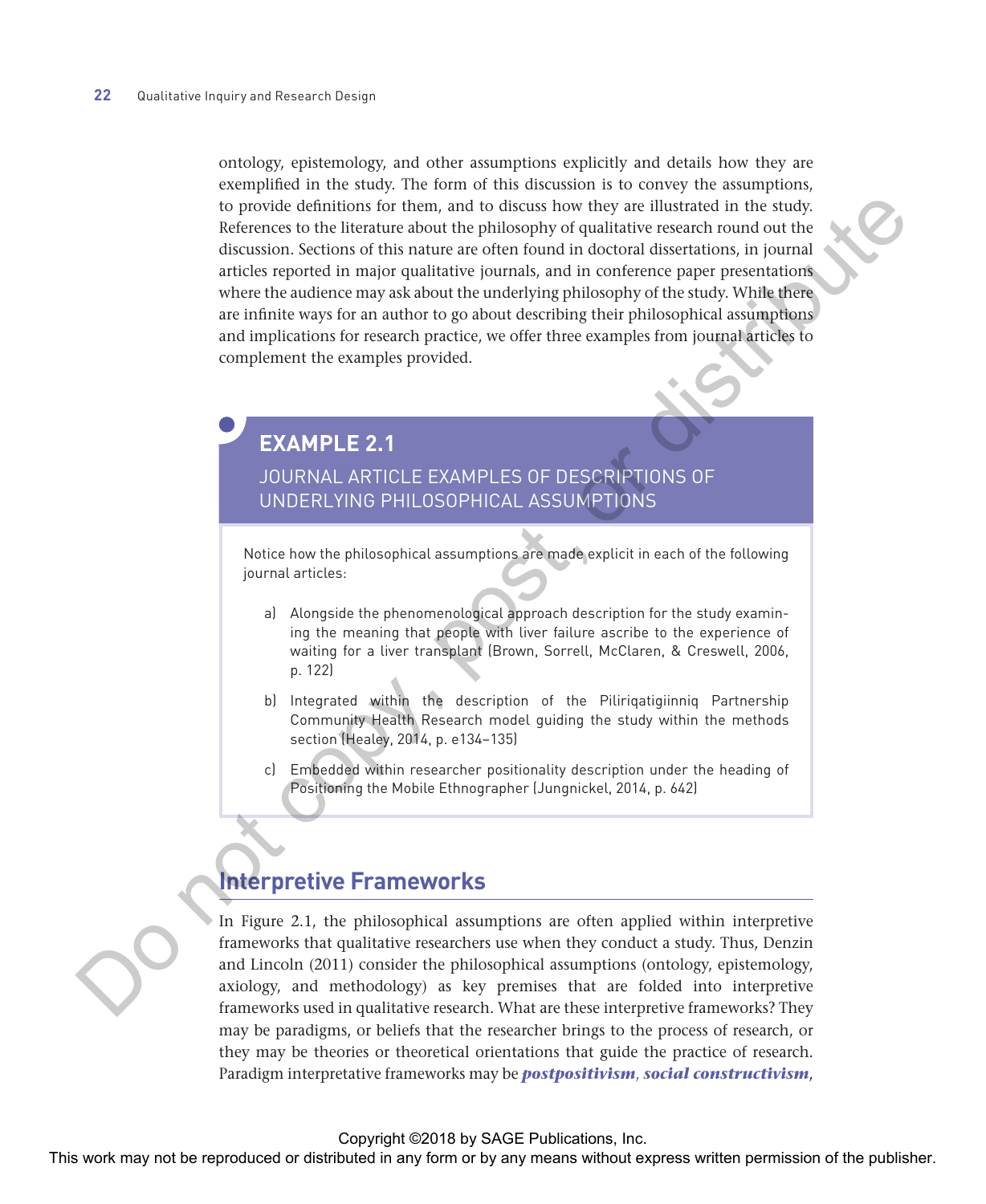transformation, and postmodern. Theories may be *social science theories* to frame their theoretical lens in studies, such as the use of these theories in ethnography (see Chapter 4). Social science theories may be theories of leadership, attribution, political influence and control, and hundreds of other possibilities that are taught in the social science disciplines. On the other hand, the theories may be *social justice theories* or advocacy/participatory theories seeking to bring about change or address social justice issues in our societies. As Denzin and Lincoln (2011) state, "We want a social science committed up front to issues of social justice, equity, nonviolence, peace, and universal human rights" (p. 11).

The interpretive frameworks seem to be ever expanding, and the list in Figure 2.1 does not account for all that are popularly used in qualitative research. Another approach that has been extensively discussed elsewhere is the realist perspective that combines a realist ontology (the belief that a real world exists independently of our beliefs and constructions) and a constructivist epistemology (knowledge of the world is inevitably our own construction; see Maxwell, 2012). Consequently, any discussion (including this one) can only be a partial description of possibilities, but a review of several major interpretive frameworks can provide a sense of options. The participants in these interpretive, theoretically oriented projects often represent underrepresented or marginalized groups, whether those differences take the form of gender, race, class, religion, sexuality, or geography (Ladson-Billings & Donnor, 2005) or some intersection of these differences.

#### **Postpositivism**

Those who engage in qualitative research using a belief system grounded in postpositivism will take a scientific approach to research. They will employ a social science theoretical lens. We will use the term *postpositivism* rather than *positivism* to denote this approach because postpositivists do not believe in strict cause and effect but rather recognize that all cause and effect is a probability that may or may not occur. Postpositivism has the elements of being reductionistic, logical, empirical, cause-and-effect oriented, and deterministic based on a priori theories. We can see this approach at work among individuals with prior quantitative research training and in fields such as the health sciences in which qualitative research often plays a supportive role to quantitative research and must be couched in terms acceptable to quantitative researchers and funding agents (e.g., the a priori use of theory; see Barbour, 2000). A good overview of postpositivist approaches is available in Phillips and Burbules (2000) and Churchill, Plano Clark, Prochaska-Cue, Creswell, and Onta-Grzebik (2007). Caquer or A Social science theoretic may be the<br>calculation and fundamental or distributed or the reproduced or distributed or the<br>second or distributed or by any means we also the publisher. One has the state and publish

In practice, postpositivist researchers view inquiry as a series of logically related steps, believe in multiple perspectives from participants rather than a single reality, and espouse rigorous methods of qualitative data collection and analysis. They use multiple levels of data analysis for rigor, employ computer programs to assist in their analysis, encourage the use of validity approaches, and write their qualitative studies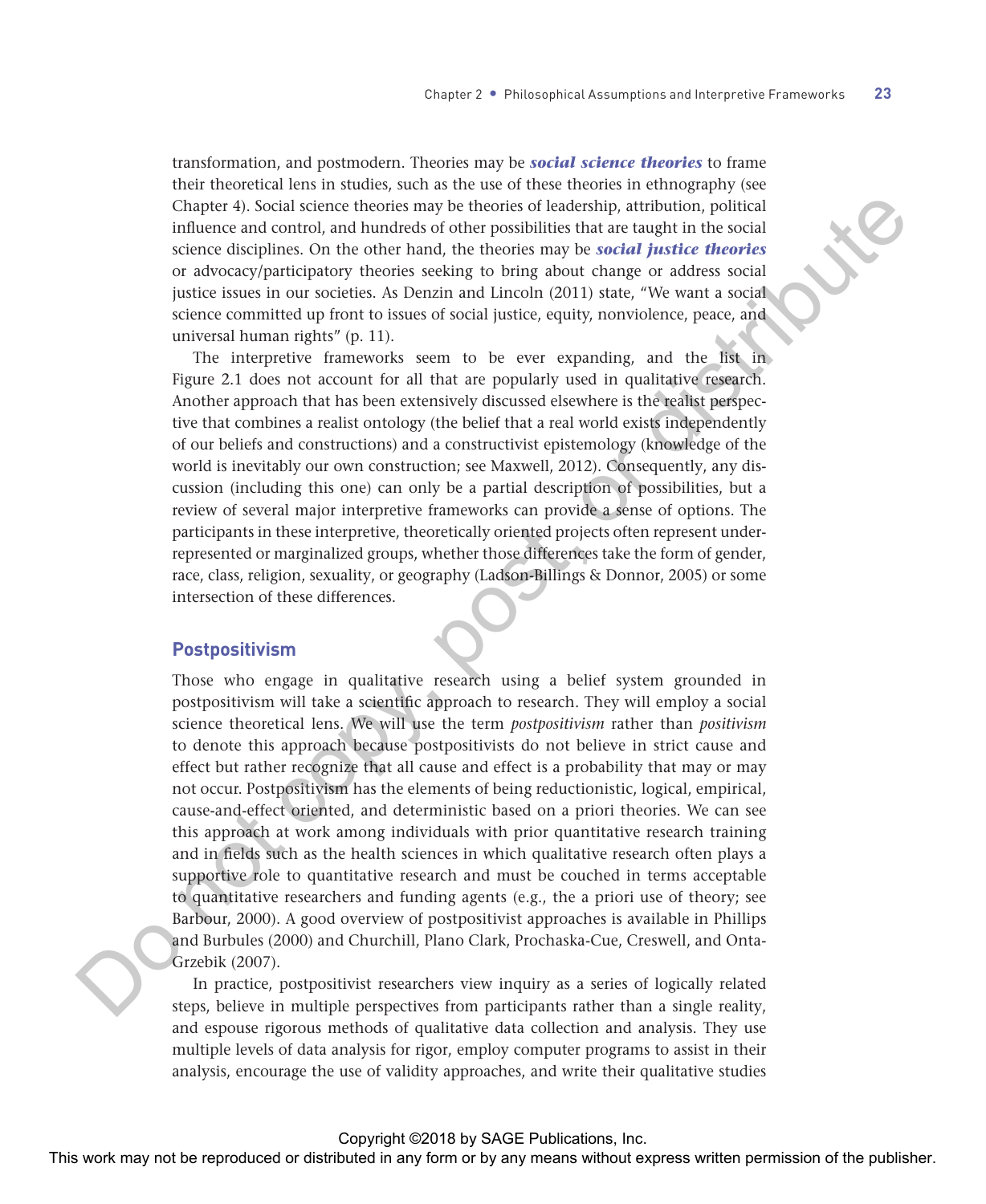in the form of scientific reports, with a structure resembling quantitative articles (e.g., problem, questions, data collection, results, conclusions). Our approaches to qualitative research have been identified as belonging to postpositivism (Denzin & Lincoln, 2005), as have the approaches of others (e.g., Taylor & Bogdan, 1998). We do tend to use this belief system, although neither of us would not characterize all of our research as framed within a postpositivist qualitative orientation (e.g., see the constructivist approach in McVea, Harter, McEntarffer, & Creswell, 1999; the social justice perspective in Miller, Creswell, & Olander, 1998; and the pragmatic approach in Henderson, 2011). This postpositivist interpretive framework is exemplified in the systematic procedures of grounded theory found in Strauss and Corbin (1990, 1998) and Corbin and Strauss (2007, 2015), the analytic data analysis steps in phenomenology (Moustakas, 1994), and the data analysis strategies of case comparisons of Yin (2014).

#### **Social Constructivism**

Social constructivism (which is often described as interpretivism; see Denzin & Lincoln, 2011; Mertens, 2015) is another paradigm or worldview. In social constructivism, individuals seek understanding of the world in which they live and work. They develop subjective meanings of their experiences—meanings directed toward certain objects or things. These meanings are varied and multiple, leading the researcher to look for the complexity of views rather than narrow the meanings into a few categories or ideas. The goal of research, then, is to rely as much as possible on the participants' views of the situation. Often these subjective meanings are negotiated socially and historically. In other words, they are not simply imprinted on individuals but are formed through interaction with others (hence social construction) and through historical and cultural norms that operate in individuals' lives. Rather than starting with a theory (as in postpositivism), inquirers generate or inductively develop a theory or pattern of meaning. Examples of writers who have summarized this position are Burr (2015), Crotty (1998), Lincoln and Guba (2000), and Schwandt (2007).

In terms of practice, the questions become broad and general so that the participants can construct the meaning of a situation, a meaning typically forged in discussions or interactions with other persons. The more open-ended the questioning, the better, as the researcher listens carefully to what people say or do in their life setting. Thus, constructivist researchers often address the "processes" of interaction among individuals. They also focus on the specific contexts in which people live and work in order to understand the historical and cultural settings of the participants. Researchers recognize that their own background shapes their interpretation, and they "position themselves" in the research to acknowledge how their interpretation flows from their own personal, cultural, and historical experiences. Thus the researchers make an interpretation of what they find, an interpretation shaped by their own experiences and background; for example, see study impetus described by Brown et al. (2006). The researcher's intent, then, is to make sense of (or interpret) the meanings others have about the world. This is why qualitative research is often called interpretive research. The research have been identified as behavior in the results with the bullet of the results of the results without express with the results are this behavior, and the results with the results are this behavior, and the res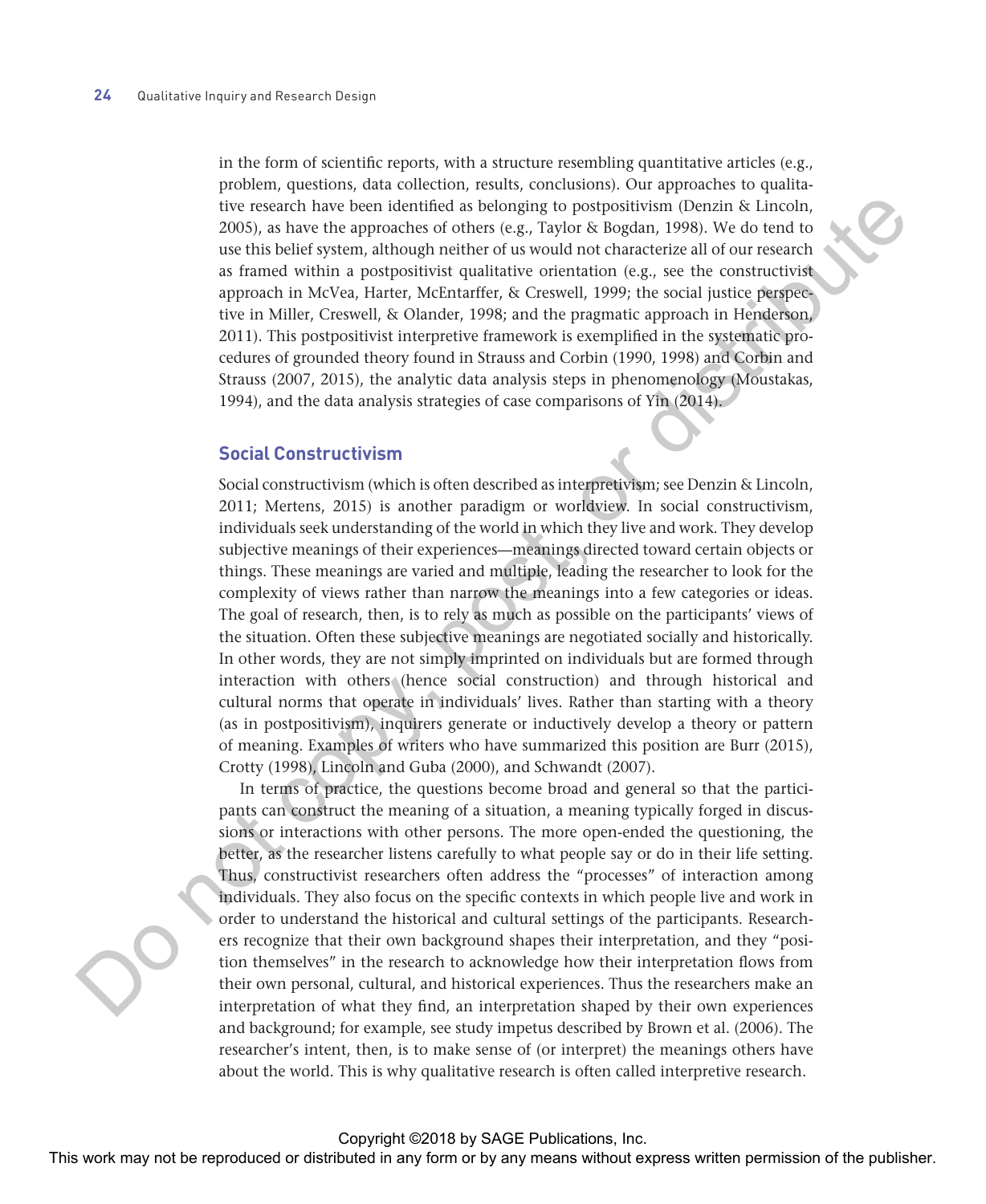We see the constructivist worldview manifest in phenomenological studies, in which individuals describe their experiences (Moustakas, 1994), and in the grounded theory perspective of Charmaz (2014), in which she grounds her theoretical orientation in the views or perspectives of individuals.

#### **Transformative Frameworks**

Researchers might use an alternative framework, a *transformative framework*, because the postpositivists impose structural laws and theories that do not fit marginalized individuals or groups and the constructivists do not go far enough in advocating action to help individuals. The basic tenet of this transformative framework is that knowledge is not neutral and it reflects the power and social relationships within society; thus, the purpose of knowledge construction is to aid people to improve society (Mertens, 2003). These individuals include marginalized groups such as indigenous groups, lesbians, gays, bisexuals, transgender persons, queers, and societies that need a more hopeful, positive psychology and resilience (Mertens, 2009, 2015). there, we have been compressive of Calinary and the repressive or the publisher. The publisher is the repressive that the repressive or the publisher of the contributed in a properties that the reproduced in a may not be

Qualitative research, then, should contain an action agenda for reform that may change the lives of participants, the institutions in which they live and work, or even the researchers' lives. The issues facing these marginalized groups are of paramount importance to study—issues such as oppression, domination, suppression, alienation, and hegemony. As these issues are studied and exposed, the researchers provide a voice for these participants, raising their consciousness and improving their lives (for an educational example, see Job et al., 2013). Describing it as participatory action research, Kemmis and Wilkinson (1998) embrace features of this transformative framework:

- Participatory action is recursive or dialectical and is focused on bringing about change in practices. Thus, in participatory action research studies, inquirers advance an action agenda for change.
- It is focused on helping individuals free themselves from constraints found in the media, in language, in work procedures, and in the relationships of power in educational settings. Participatory studies often begin with an important issue or stance about the problems in society, such as the need for empowerment.
- It is emancipatory in that it helps unshackle people from the constraints of irrational and unjust structures that limit self-development and self-determination. The aim of this approach is to create a political debate and discussion so that change will occur.
- It is practical and collaborative because it is inquiry completed "with" others rather than "on" or "to" others. In this spirit, participatory authors engage the participants as active collaborators in their inquiries.

Other researchers who embrace this worldview are Fay (1987) and Heron and Reason (1997). In practice, this framework has shaped several approaches to inquiry. Specific social issues (e.g., domination, oppression, inequity) help organize the research questions. Not wanting to further marginalize the individuals participating in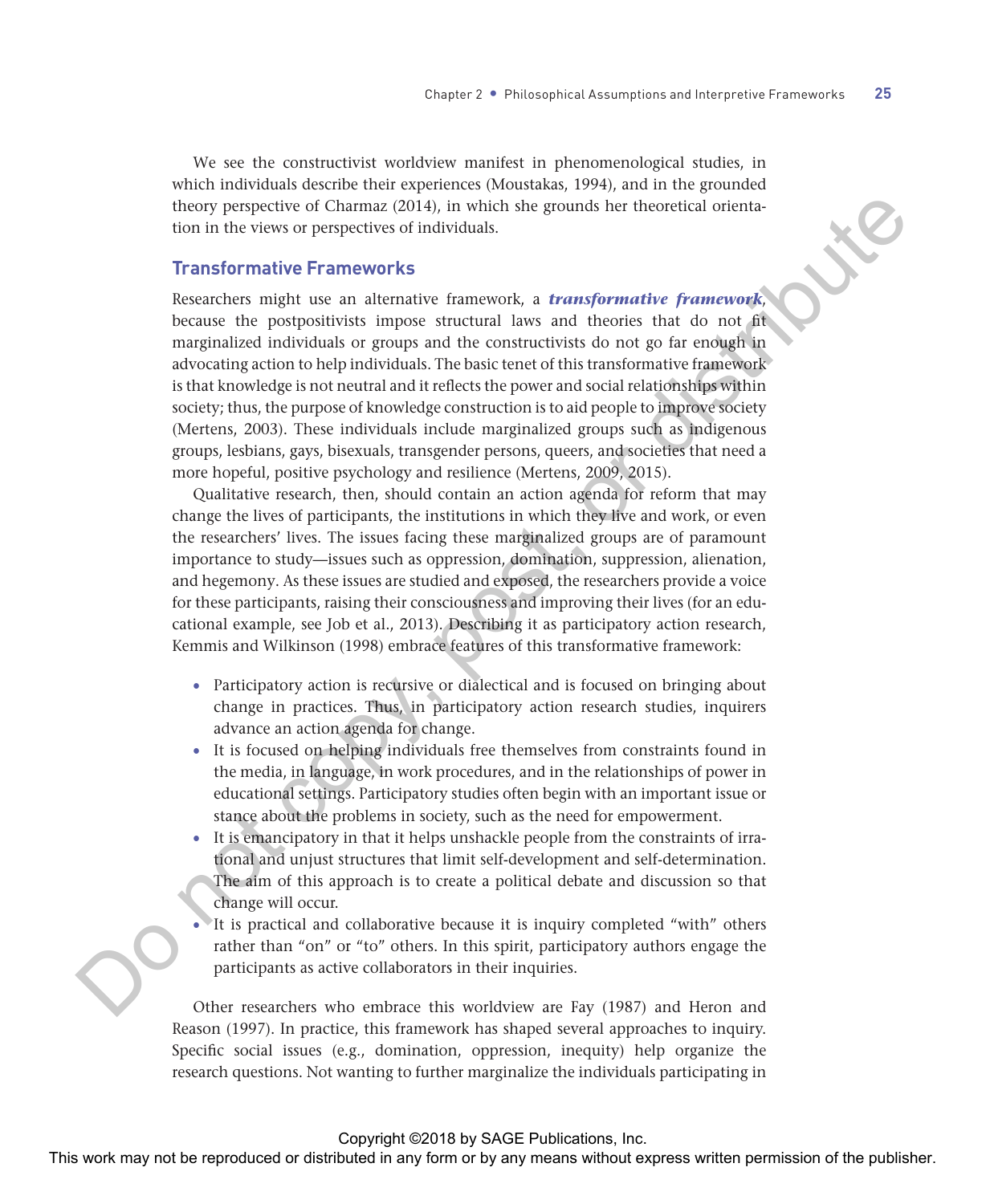the research, transformative inquirers collaborate with research participants. They may ask participants to help with designing the questions, collecting the data, analyzing it, and shaping the final report of the research. In this way, the "voice" of the participants becomes heard throughout the research process and the research products meaningful for all involved. It is encouraging to see guiding research resources emerge from the perspectives of marginalized groups (e.g., Lovern & Locust, 2013; Mertens, Cram, & Chilisa, 2013). The research also contains an action agenda for reform, a specific plan for addressing the injustices of the marginalized group. These practices will be seen in the ethnographic approaches to research with a social justice agenda found in Denzin and Lincoln (2011) and in the change-oriented forms of narrative research (Daiute & Lightfoot, 2004).

#### **Postmodern Perspectives**

Thomas (1993) calls postmodernists "armchair radicals" (p. 23) who focus their critiques on changing ways of thinking rather than on calling for action based on these changes. **Postmodernism** might be considered a family of theories and perspectives that have something in common (Slife & Williams, 1995). The basic concept is that knowledge claims must be set within the conditions of the world today and in the multiple perspectives of class, race, gender, and other group affiliations. These conditions are well articulated by individuals such as Foucault, Derrida, Lyotard, Giroux, and Freire (Bloland, 1995). These are negative conditions, and they show themselves in the presence of hierarchies, power and control by individuals, and the multiple meanings of language. The conditions include the importance of different discourses, the importance of marginalized people and groups (the "other"), and the presence of "metanarratives" or universals that hold true regardless of the social conditions. Also included is the need to "deconstruct" texts in terms of language, their reading and their writing, and the examining and bringing to the surface of concealed hierarchies as well as dominations, oppositions, inconsistencies, and contradictions (Bloland, 1995; Clarke, 2005; Stringer, 1993). Denzin's (1989) approach to "interpretive" biography, Clandinin and Connelly's (2000) approach to narrative research, and Clarke's (2005) perspective on grounded theory draw on postmodernism in that researchers study turning points, or problematic situations in which people find themselves during transition periods (Borgatta & Borgatta, 1992). Regarding a "postmodern-influenced ethnography," Thomas (1993) writes that such a study might "confront the centrality of media-created realities and the influence of information technologies" (p. 25). Thomas also comments that narrative texts need to be challenged (and written), according to the postmodernists, for their "subtexts" of dominant meanings. The representation of the reproduced or the relationship of the relationship or distributed in a property or the matter of the relationship is the system in any form of the relationship of the matter and the publisher. Co

#### **Pragmatism**

There are many forms of *pragmatism*. Individuals holding an interpretive framework based on pragmatism focus on the outcomes of the research—the actions, situations, and consequences of inquiry—rather than antecedent conditions (as in postpositivism).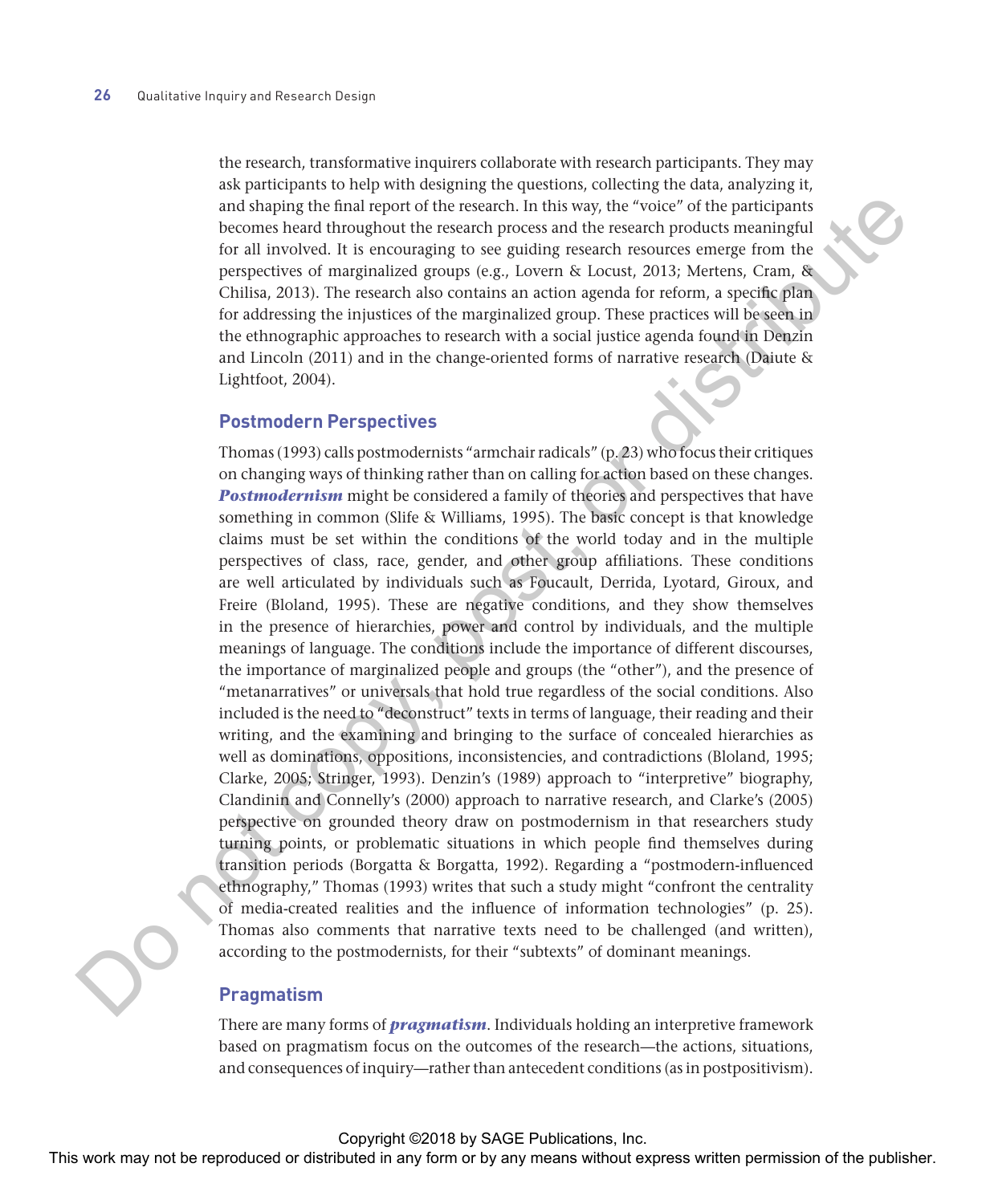There is a concern with applications—"what works"—and solutions to problems (Patton, 1990). Thus, instead of a focus on methods, the important aspect of research is the problem being studied and the questions asked about this problem (see Rossman & Wilson, 1985). Cherryholmes (1992) and Murphy (1990) provide direction for the basic ideas:

- Pragmatism is not committed to any one system of philosophy and reality.
- Individual researchers have a freedom of choice. They are "free" to choose the methods, techniques, and procedures of research that best meet their needs and purposes.
- Pragmatists do not see the world as an absolute unity. In a similar way, researchers look to many approaches to collecting and analyzing data rather than subscribing to only one way (e.g., multiple qualitative approaches).
- Truth is what works at the time; it is not based in a dualism between reality independent of the mind or within the mind.
- Pragmatist researchers look to the "what" and "how" of research based on its intended consequences—where they want to go with it.
- Pragmatists agree that research always occurs in social, historical, political, and other contexts.
- Pragmatists have believed in an external world independent of the mind as well as those lodged in the mind. They believe (Cherryholmes, 1992) that we need to stop asking questions about reality and the laws of nature. "They would simply like to change the subject" (Rorty, 1983, p. xiv).
- Recent writers embracing this worldview include Rorty (1990), Murphy (1990), Patton (1990), Cherryholmes (1992), and Tashakkori and Teddlie (2003).

In practice, the individual using this worldview will use multiple methods of data collection to best answer the research question, will employ multiple sources of data collection, will focus on the practical implications of the research, and will emphasize the importance of conducting research that best addresses the research problem. In the discussion here of the five approaches to research, you will see this framework at work when ethnographers employ both quantitative (e.g., surveys) and qualitative data collection (LeCompte & Schensul, 1999) and when case study researchers use both quantitative and qualitative data (Luck, Jackson, & Usher, 2006; Yin, 2014). Stephenben between the representation of the reproduced about his produced in any form or by any form or  $\theta$  the reproduced in any form or  $\theta$  the repression of the publisher.<br>
The publisher and computed to any one syst

#### **Feminist Theories**

Feminism draws on different theoretical and pragmatic orientations, different international contexts, and different dynamic developments (Olesen, 2011). *Feminist research approaches* center on and make problematic women's diverse situations and the institutions that frame those situations. Research topics may include a postcolonial thought related to forms of feminism depending on the context of nationalism, globalization and diverse international contexts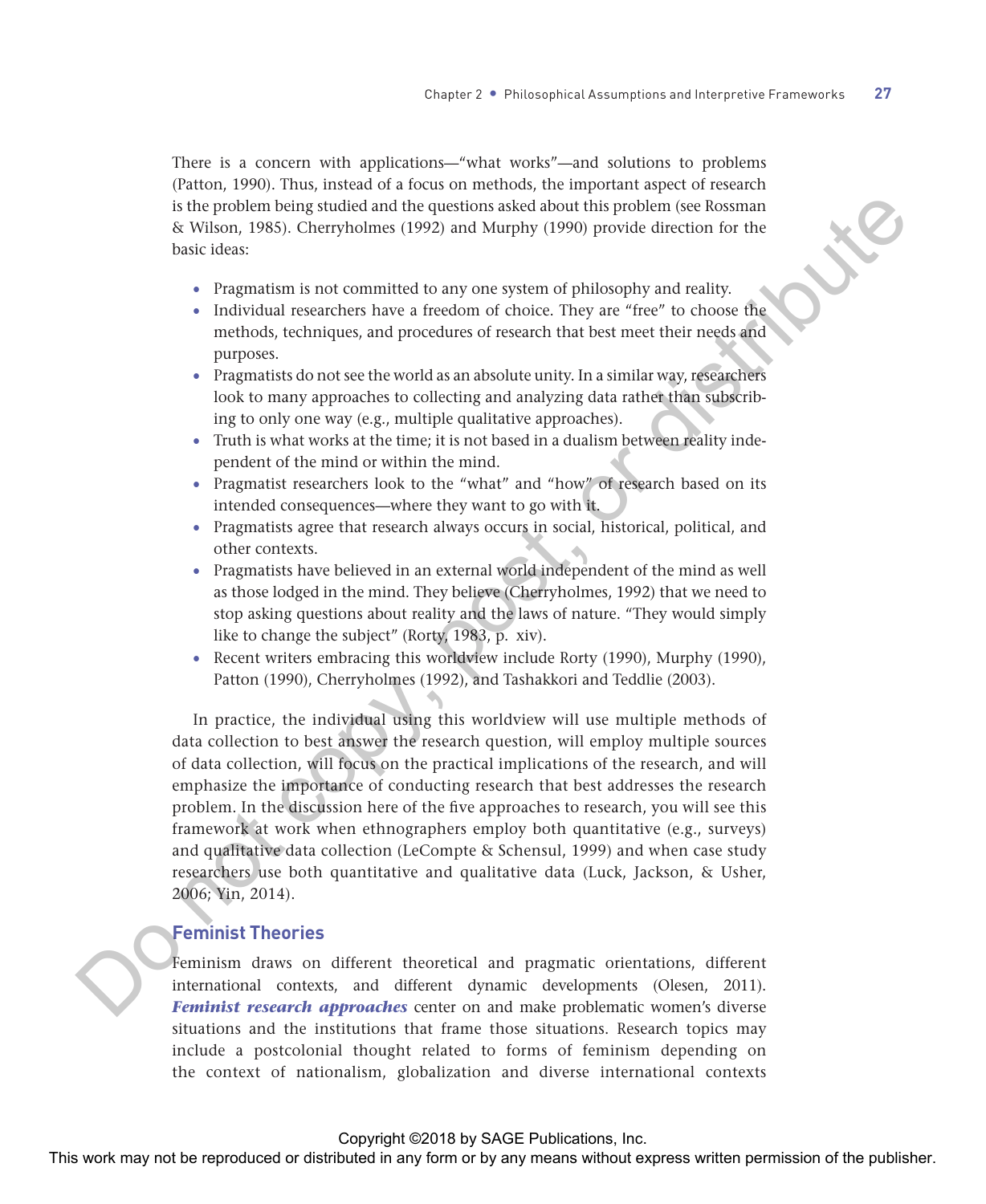(e.g., sex workers, domestic servants), and work by or about specific groups of women, such as standpoint theories about lesbians, women with disabilities, and women of color (Olesen, 2011). The theme of domination prevails in the feminist literature as well, but the subject matter is often gender domination within a patriarchal society. Feminist research also embraces many of the tenets of postmodern and poststructuralist critiques as a challenge to the injustices of current society. In feminist research approaches, the goals are to establish collaborative and nonexploitative relationships, to place the researcher within the study so as to avoid objectification, and to conduct research that is transformative. Reinharz (1992) concludes that the use of diverse research methods during the previous two decades has greatly benefited feminist scholarship. Recent critical trends address protecting indigenous knowledge and the intersectionality of feminist research (e.g., the intersection of race, class, gender, sexuality, able-bodiedness, and age; Olesen, 2011). Noteworthy among these emerging conversations about intersectionality of feminist theory is the application of a transformative paradigm with social justice (Thornton Dill & Kohlman, 2012) and with *critical race theory* (Chepp, 2015).

One of the leading scholars of this approach, Lather (1991), comments on the essential perspectives of this framework. Feminist researchers see gender as a basic organizing principle that shapes the conditions of their lives. It is "a lens that brings into focus particular questions" (Fox-Keller, 1985, p. 6). The questions feminists pose relate to the centrality of gender in the shaping of our consciousness. The aim of this ideological research is to "correct both the invisibility and distortion of female experience in ways relevant to ending women's unequal social position" (Lather, 1991, p. 71). Another writer, Stewart (1994), translates feminist critiques and methodology into procedural guides. She suggests that researchers need to look for what has been left out in social science writing, and to study women's lives and issues such as identities, sex roles, domestic violence, abortion activism, comparable worth, affirmative action, and the way in which women struggle with their social devaluation and powerlessness within their families. Also, researchers need to consciously and systematically include their own roles or positions and assess how they impact their understandings of a woman's life. In addition, Stewart (1994) views women as having agency, the ability to make choices and resist oppression, and she suggests that researchers need to inquire into how a woman understands her gender, acknowledging that gender is a social construct that differs for each individual. An example of such a study that was undertaken by Therberge (1997) focused on the place of physicality in the practice of women's hockey. Stewart (1994) highlights the importance of studying power relationships and individuals' social position and how they impact women. Finally, she sees each woman as different and recommends that scholars avoid the search for a unified or coherent self or voice. Let the control or the reproduced or distributed in the results in the result of the results of the results of the results of the results of the results of the results of the results of the results of the results of the r

Recent discussions indicate that the approach of finding appropriate methods for feminist research has given way to the thought that any method can be made feminist (Deem, 2002; Moss, 2007). Olesen (2011) summarizes the current state of feminist research under a number of transformative developments (e.g., globalization,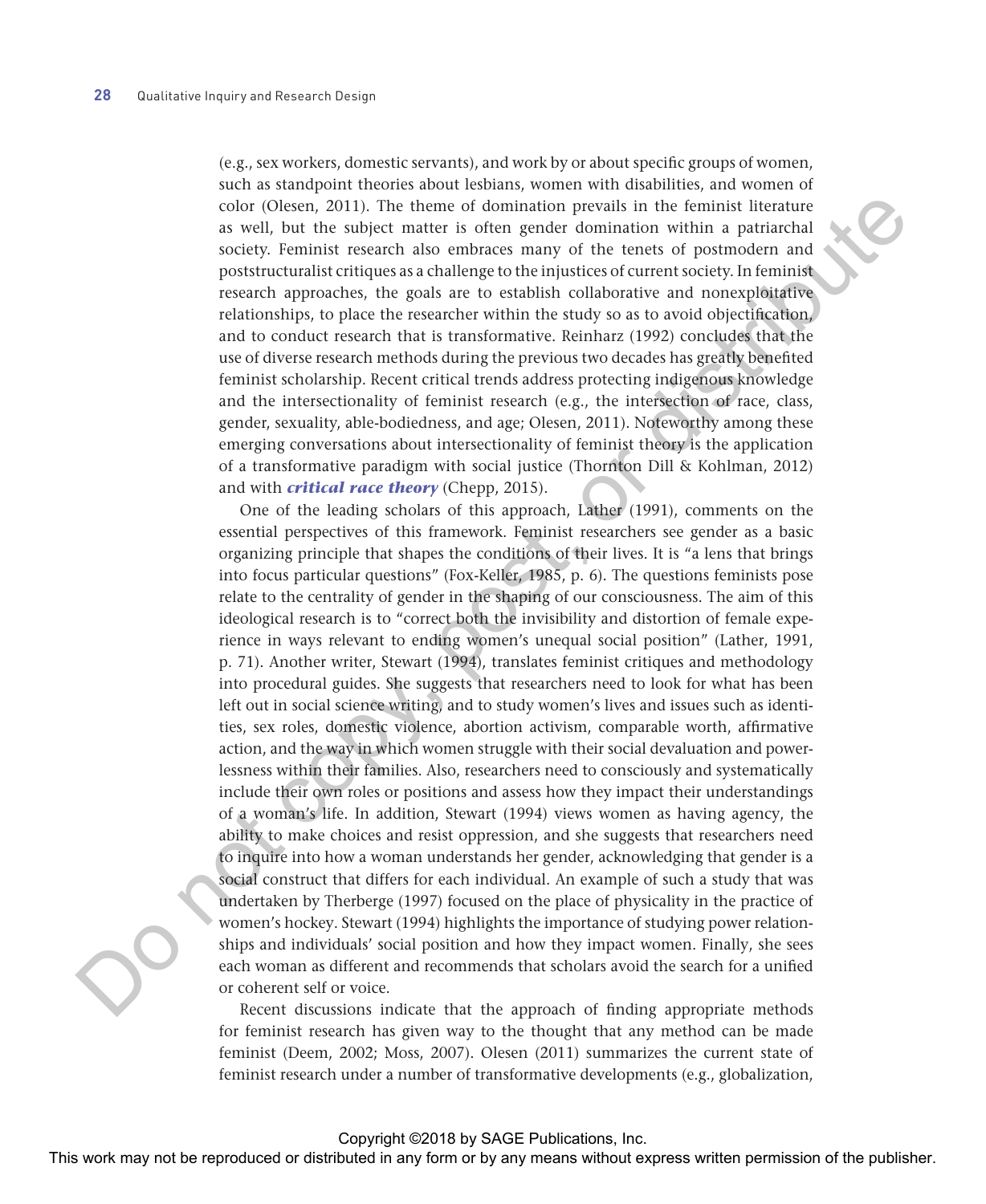transnational feminism), critical trends (e.g., endarkened, decolonizing research and intersectionality), continuing issues (e.g., bias, troubling traditional concepts), enduring concerns (e.g., participants' voices, ethics), influences on feminist work (e.g., the academy and publishing), and challenges of the future (e.g., the interplay of multiple factors in women's lives, hidden oppressions). Recent discussions about emergent practices integrate international perspectives (e.g., Brisolara, Seigart, & SenGupta, 2014) and new research technologies (e.g., Hesse-Biber, 2012).

#### **Critical Theory and Critical Race Theory**

*Critical theory* perspectives are concerned with empowering human beings to transcend the constraints placed on them by race, class, and gender (Fay, 1987). Researchers need to acknowledge their own power, engage in dialogues, and use theory to interpret or illuminate social action (Madison, 2011). Central themes that a critical researcher might explore include the scientific study of social institutions and their transformations through interpreting the meanings of social life; the historical problems of domination, alienation, and social struggles; and a critique of society and the envisioning of new possibilities (Fay, 1987; Morrow & Brown, 1994).

In research, critical theory can be defined by the particular configuration of methodological postures it embraces. The critical researcher might design, for example, an ethnographic study to include changes in how people think; encourage people to interact, form networks, become activists, and form action-oriented groups; and help individuals examine the conditions of their existence (Madison, 2011; Thomas, 1993). The end goal of the study might be social theorizing, which Morrow and Brown (1994) define as "the desire to comprehend and, in some cases, transform (through praxis) the underlying orders of social life—those social and systemic relations that constitute society" (p. 211). The investigator accomplishes this, for example, through an intensive case study or across a small number of historically comparable cases of specific actors (biographies), mediations, or systems and through "ethnographic accounts (interpretive social psychology), componential taxonomies (cognitive anthropology), and formal models (mathematical sociology)" (p. 212). In critical action research in teacher education, for example, Kincheloe (1991) recommends that the "critical teacher" exposes the assumptions of existing research orientations; critiques the knowledge base; and through these critiques reveals ideological effects on teachers, schools, and the culture's view of education. The design of research within a critical theory approach, according to sociologist Agger (1991), falls into two broad categories: *methodological*, in that it affects the ways in which people write and read, and *substantive*, in the theories and topics of the investigator (e.g., theorizing about the role of the state and culture in advanced capitalism). An oftencited classic of critical theory is the ethnography from Willis (1977) of the "lads" who participated in behavior as opposition to authority, as informal groups "having a laff" (p. 29) as a form of resistance to their school. As a study of the manifestations of In one or the publishering, and cheme the content or herical stock may be reproduced to reproduce in sources in equality in the reproduced in the publishering of the state of the publishering of the publishering in any fi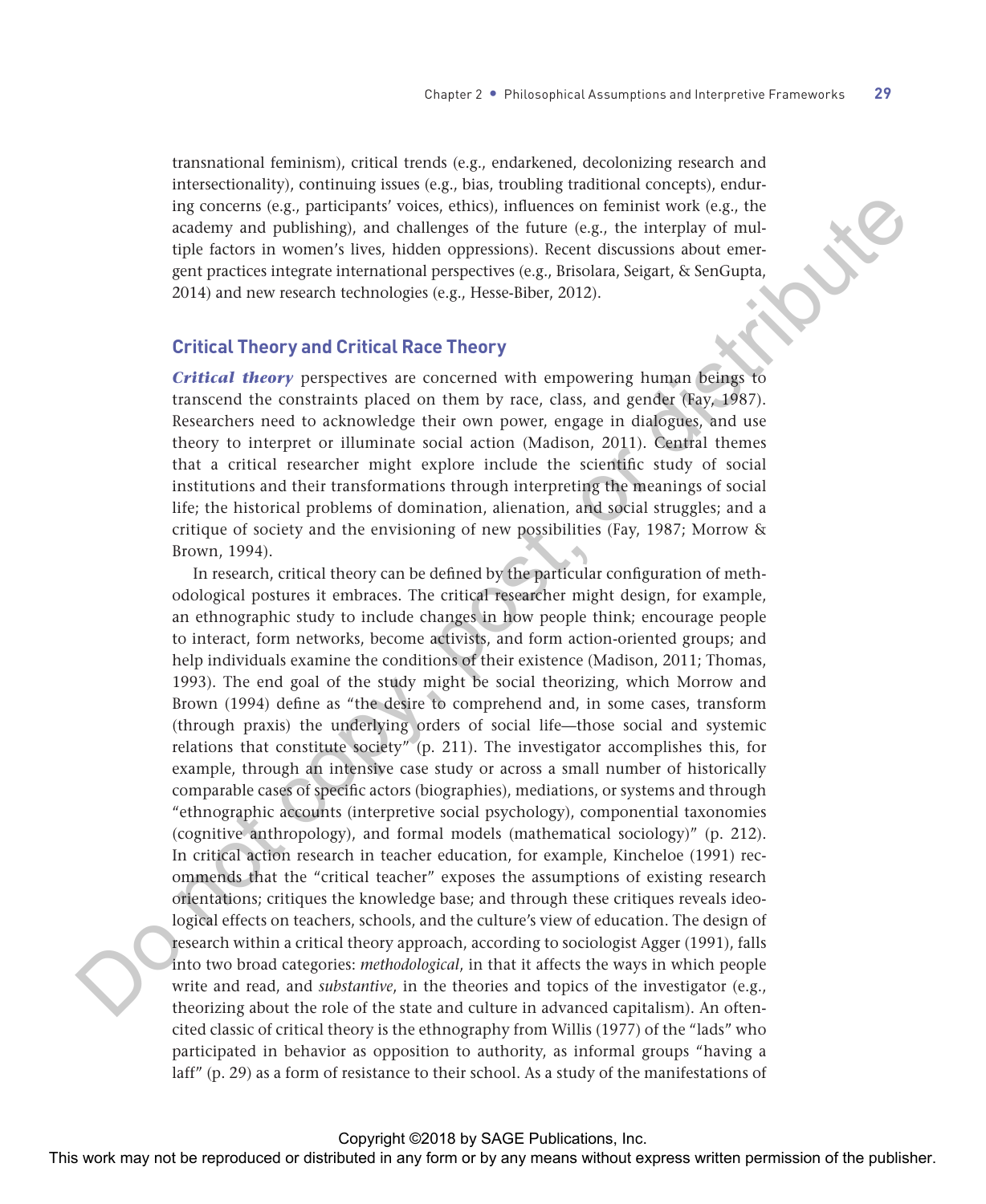resistance and state regulation, it highlights ways in which actors come to terms with and struggle against cultural forms that dominate them (Morrow & Brown, 1994). Resistance is also the theme addressed in an ethnography of a subcultural group of youths (Haenfler, 2004).

*Critical race theory* focuses theoretical attention on "studying and transforming the relationship between race, racism, and power" (Delgado & Stefancic, 2012, p. 3). Race and racism is deeply embedded within the framework of American society (Parker & Lynn, 2002) and has directly shaped the U.S. legal system and the ways people think about the law, racial categories, and privilege (Harris, 1993). According to Parker and Lynn (2002), critical race theory has three main goals. Its first goal is to present stories about discrimination from the perspective of people of color. These may be qualitative case studies of descriptions and interviews. These cases may then be drawn together to build cases against racially biased officials or discriminatory practices. Since many stories advance White privilege through "majoritarian" master narratives, counterstories by people of color can help to shatter the complacency that may accompany such privilege and challenge the dominant discourses that serve to suppress people on the margins of society (Solorzano & Yosso, 2002). As a second goal, critical race theory argues for the eradication of racial subjugation while simultaneously recognizing that race is a social construct (Parker & Lynn, 2002). In this view, *race* is not a fixed term but one that is fluid and continually shaped by political pressures and informed by individual lived experiences. Finally, the third goal of critical race theory addresses other areas of difference, such as gender, class, and any inequities experienced by individuals. As Parker and Lynn (2002) comment, "In the case of Black women, race does not exist outside of gender and gender does not exist outside of race" (p. 12). In research, the use of critical race theory methodology means that the researcher foregrounds race and racism in all aspects of the research process; challenges the traditional research paradigms, texts, and theories used to explain the experiences of people of color; and offers transformative solutions to racial, gender, and class subordination in our societal and institutional structures. Researchers sometimes use critical race theory in concert with other frameworks—for example, disability studies (Watts & Erevelles, 2004) or feminist theories (Chepp, 2015). Nexthere is a control or the result of the reproduced or distributed in any form or behinding any form or the publisher. The control or the publisher and the means were computed in a control or the publisher. So the small

#### **Queer Theory**

**Queer theory** is characterized by a variety of methods and strategies relating to individual identity (Plummer, 2011a; Watson, 2005). As a body of literature continuing to evolve, it explores the myriad complexities of the construct, identity, and how identities reproduce and "perform" in social forums. Writers also use a postmodern or poststructural orientation to critique and deconstruct dominant theories related to identity (Plummer, 2011a, 2011b; Watson, 2005). They focus on how it is culturally and historically constituted, is linked to discourse, and overlaps gender and sexuality. The term itself—*queer theory,* rather than *gay, lesbian,* or *homosexual theory* allows for keeping open to question the elements of race, class, age, and anything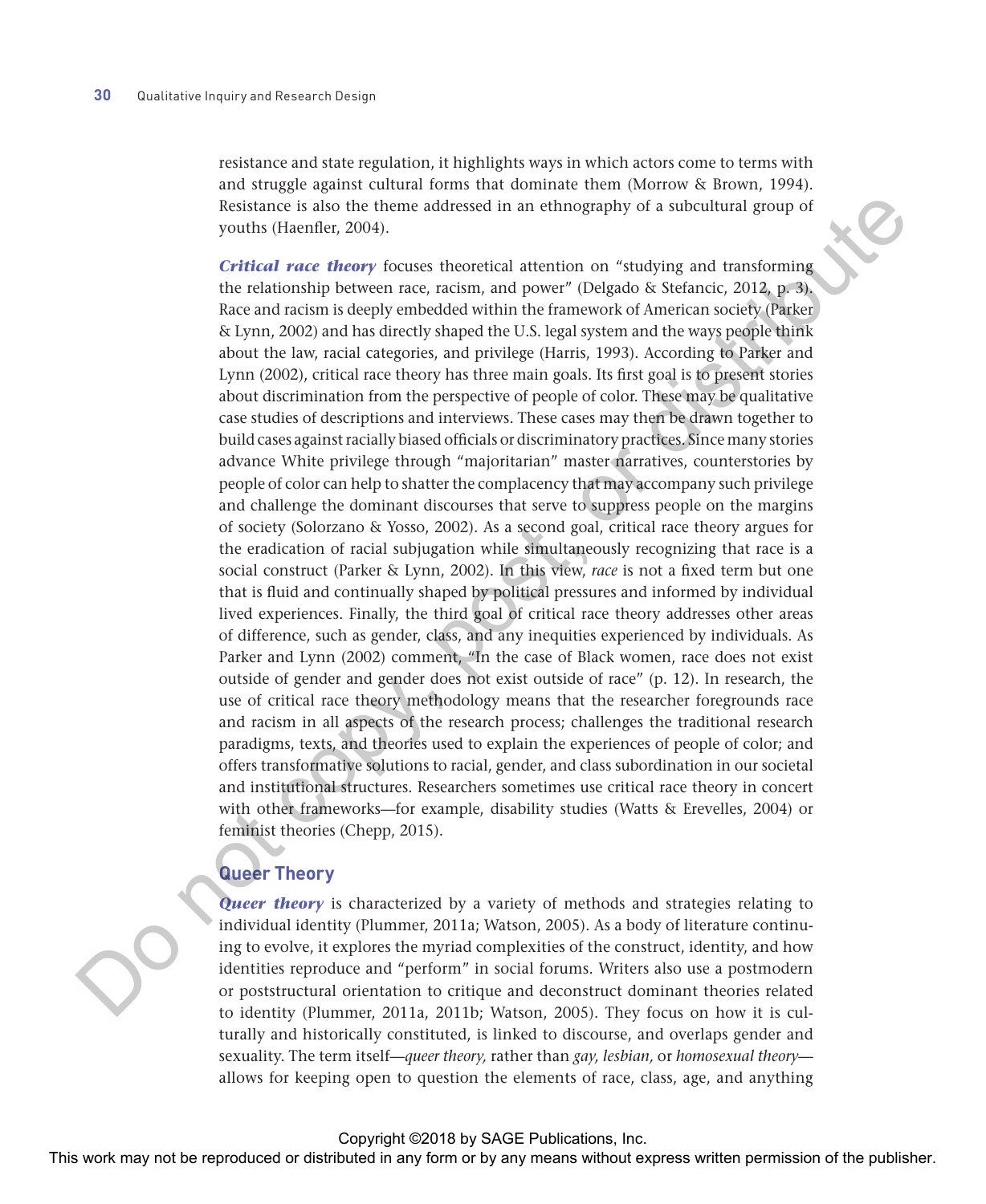else (Turner, 2000), and it is a term that has changed in meaning over the years and differs across cultures and languages (Plummer, 2011b). Most queer theorists work to challenge and undercut identity as singular, fixed, or normal (Watson, 2005). They also seek to challenge categorization processes and their deconstructions, rather than focus on specific populations. The historical binary distinctions are inadequate to describe sexual identity. Plummer (2011a) provides a concise overview of the queer theory stance:

- Both the heterosexual/homosexual binary and the sex/gender split are challenged.
- There is a decentering of identity.
- All sexual categories (lesbian, gay, bisexual, transgender, heterosexual) are open, fluid, and nonfixed.
- Mainstream homosexuality is critiqued.
- Power is embodied discursively.
- All normalizing strategies are shunned.
- Academic work may become ironic and often comic and paradoxical.
- Versions of homosexual subject positions are inscribed everywhere.
- Deviance is abandoned, and interest lies in insider and outsider perspectives and transgressions.
- Common objects of study are films, videos, novels, poetry, and visual images.
- The most frequent interests include the social worlds of the so-called radical sexual fringe (e.g., drag kings and queens, sexual playfulness). (p. 201)

Although queer theory is less a methodology and more a focus of inquiry, queer methods often find expression in a rereading of cultural texts (e.g., films, literature); ethnographies and case studies of sexual worlds that challenge assumptions; data sources that contain multiple texts; documentaries that include performances; and projects that focus on individuals (Plummer, 2011a). Queer theorists have engaged in research and/or political activities such as the AIDS Coalition to Unleash Power (ACT UP) and Queer Nation around HIV/AIDS awareness, as well as artistic and cultural representations of art and theater aimed at disrupting or rendering unnatural and strange practices that are taken for granted. These representations convey the voices and experiences of individuals who have been suppressed (Gamson, 2000) and provide important insights for informing policies and practices (e.g., Adams, Braun, & McCreanor, 2014). Useful readings about queer theory are found in the journal article overview provided by Watson (2005) and the chapter by Plummer (2011a, 2011b) and also in key books, such as the book by Tierney (1997). College and the reproduced or distributed in any form or distributed in any form or by any form or the reproduced in any form or by any form or by any form or by any means with the publisher. The ristributed binary distri

#### **Disability Theories**

Disability inquiry addresses the meaning of inclusion in schools and encompasses administrators, teachers, and parents who have children with disabilities (Mertens, 2009, 2015). Mertens (2003) recounts how disability research has moved through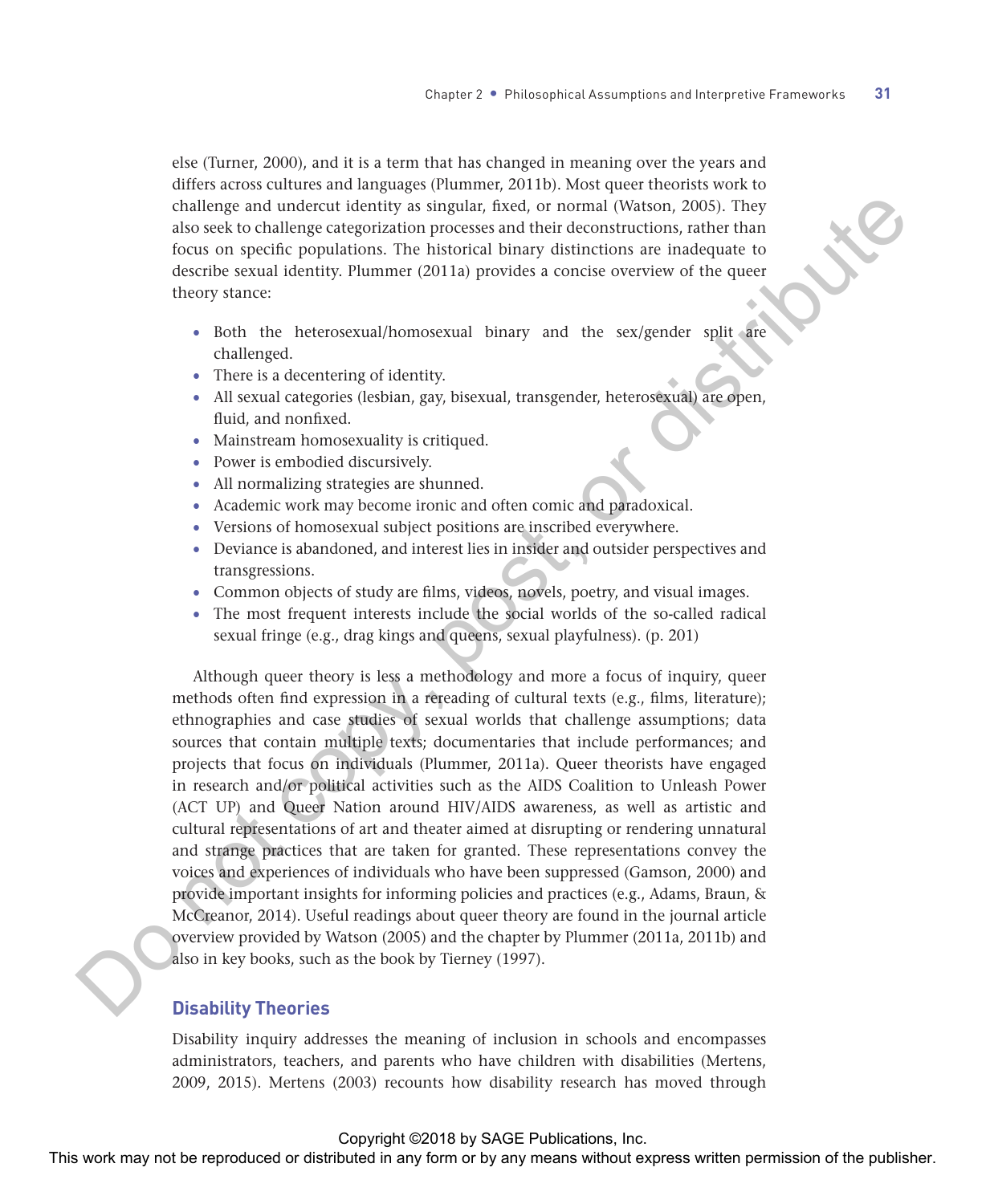stages of development, from the medical model of disability (sickness and the role of the medical community in threatening it) to an environmental response to individuals with a disability. Now, researchers using a *disability interpretive lens* focus on disability as a dimension of human difference and not as a defect. As a human difference, its meaning is derived from social construction (i.e., society's response to individuals), and it is simply one dimension of human difference (Mertens, 2003). Viewing individuals with disabilities as different is reflected in the research process, such as in the types of questions asked, the labels applied to these individuals, considerations of how the data collection will benefit the community, the appropriateness of communication methods, and how the data are reported in a way that is respectful of power relationships. Mertens, Sullivan, and Stace (2011) have also linked critical disability theory with transformative frameworks because of its use as an intersection for many sources of discrimination. Resources for guiding research informed by disabilities theories are available (e.g., Barnes, Oliver, & Barton, 2002; Kroll, Barbour, & Harris, 2007).

# **The Practice of Using Interpretive Frameworks in Qualitative Research**

The practice of using interpretive frameworks in a qualitative study varies, and it depends on the framework being used and the particular researcher's approach. Each of the descriptions of the interpretive frameworks highlighted unique researcher influences, goals, and practices. Qualitative researchers have found it helpful to distinguish among the interpretive frameworks to see at this point an overall summary (Table 2.2). Once researchers can distinguish among the interpretive frameworks then it is easier to see how they are applied in practice. At the most fundamental level, there are differences and commonalities in which they are trying to accomplish—their goals. Seeking an understanding of the world is different from generating solutions to real-world problems. Potential similarities among the goals should be noted. Feminist theories, critical theory and critical race theory, queer theories, and disability theories share a general intent for researchers to base calls for action on documented struggles. Some common elements to how the interpretive framework will be practiced can be identified: In this work may not be represented or distribution for the reproduced in any formula in the reproduced in the reproduced in any means with a stributed in the reproduced in any means when the represent to a means of the r

• Research focuses on understanding specific issues or topics. The problems and the research questions explored aim to allow the researcher an understanding of specific issues or topics—the conditions that serve to disadvantage and exclude individuals or cultures, such as hierarchy, hegemony, racism, sexism, unequal power relations, identity, or inequities in our society.

• Research procedures are sensitive to participants and context. The procedures of research, such as data collection, data analysis, representing the material to audiences, and standards of evaluation and ethics, emphasize an interpretive stance. During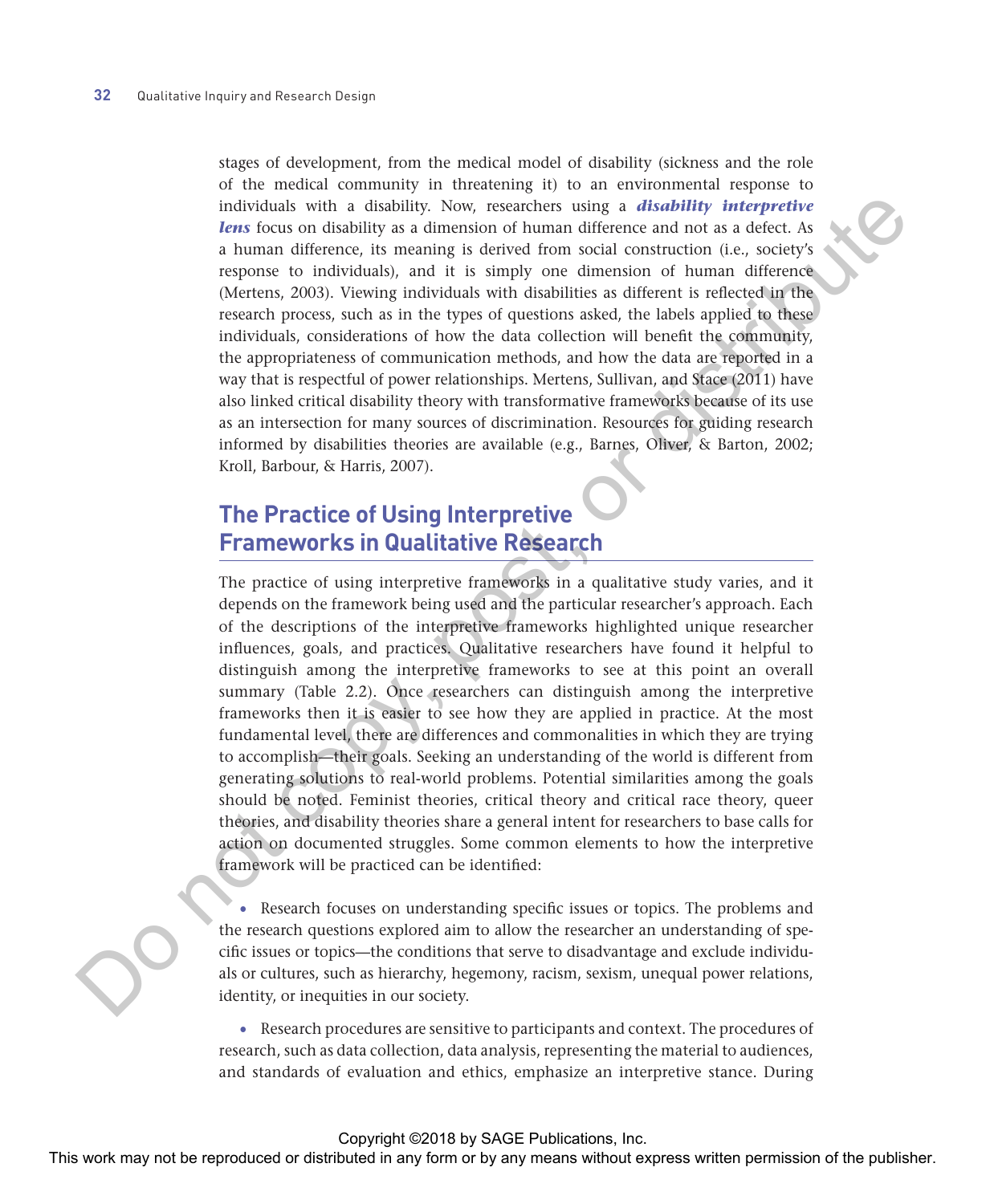data collection, the researcher does not further marginalize the participants but respects the participants and the sites for research. Further, researchers provide reciprocity by giving or paying back those who participate in research, and they focus on the multiple-perspective stories of individuals and who tells the stories. Researchers are also sensitive to power imbalances during all facets of the research process. They respect individual differences rather than employing the traditional aggregation of categories such as men and women, or Hispanics or African Americans.

• Researchers are respectful co-constructors of knowledge. Ethical practices of the researchers recognize the importance of the subjectivity of their own lens, acknowledge the powerful position they have in the research, and admit that the participants or the co-construction of the account between the researchers and the participants are the true owners of the information collected.

• Research is reported in diverse formats and calls for societal change. The research may be presented in traditional ways, such as journal articles, or in experimental approaches, such as theater or poetry. Using an interpretive lens may also lead to the call for action and transformation—the aims of social justice—in which the qualitative project ends with distinct steps of reform and an incitement to action.

# **Linking Philosophy and Interpretive Frameworks in Qualitative Research**

Although the philosophical assumptions are not always stated, the interpretive frameworks do convey different philosophical assumptions, and qualitative researchers need to be aware of this connection. A thoughtful chapter by Lincoln, Lynham, and Guba (2011) makes this connection explicit. We have taken their overview of this connection and adapted it to fit the interpretive communities discussed in this chapter. As shown in Table 2.3, the philosophical assumptions of ontology, epistemology, axiology, and methodology take different forms given the interpretive framework used by the inquirer.

The use of information from Table 2.3 in a qualitative study would be to discuss the interpretive framework used in a project by weaving together the framework used by discussing its central tenets, how it informs the problem to a study, the research questions, the data collection and analysis, and the interpretation. A section of this discussion would also mention the philosophical assumptions (ontology, epistemology, axiology, methodology) associated with the interpretive framework. Thus, there would be two ways to discuss the interpretive framework: its nature and use in the study, and its philosophical assumptions. As we proceed ahead and examine the five qualitative approaches in this book, recognize that each one might use any of the interpretive frameworks. For example, if a grounded theory study were presented as a scientific paper, with a major emphasis on objectivity, with a focus on the theoretical model that results, without reporting biases of the researcher, and with a systematic produced or the representation or distributed in a<br>space in any form of the publisher and the publisher and the publisher or distributed in any form or the publisher or distributed in any form of the publisher of the publ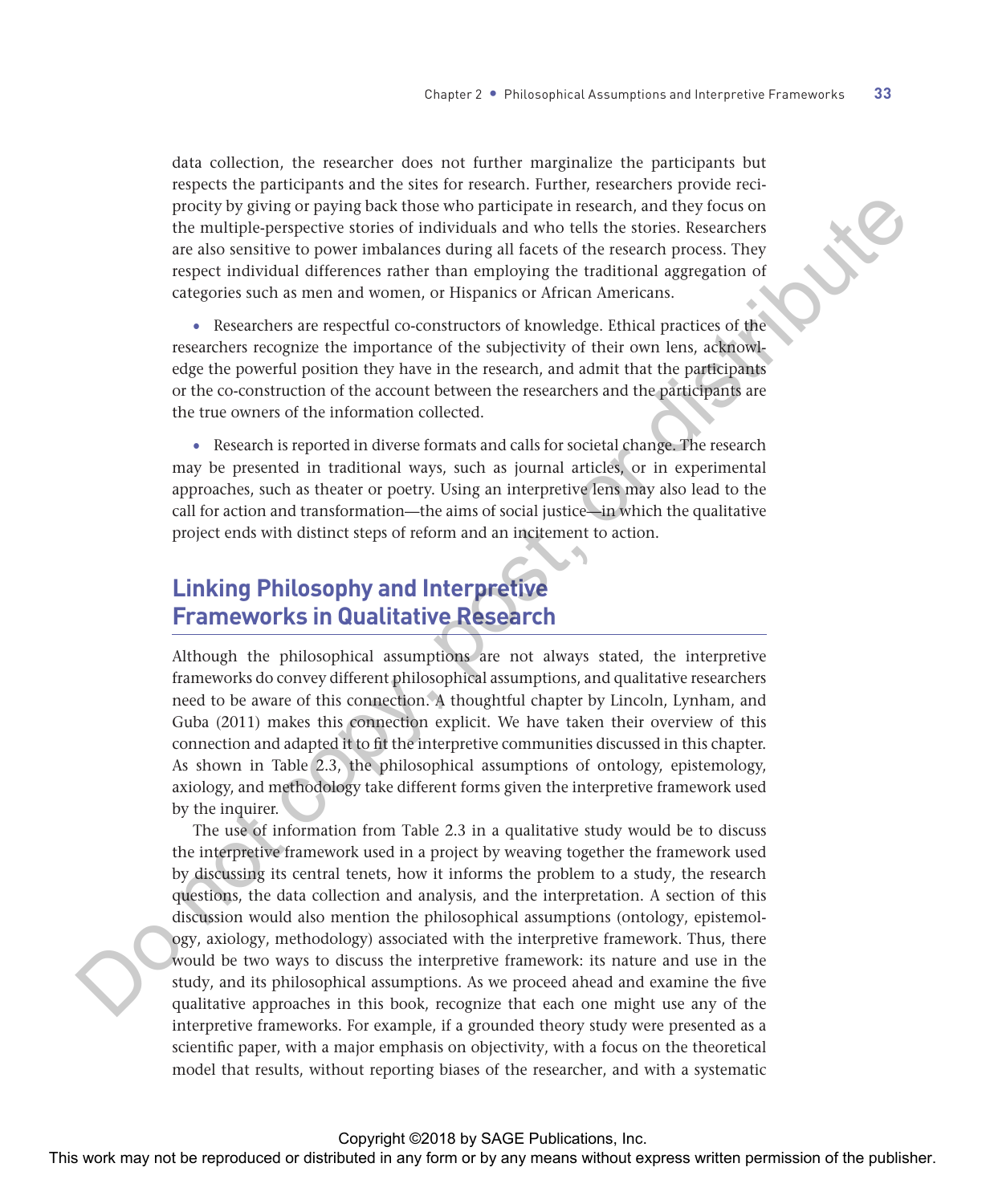| <b>Interpretive</b><br><b>Frameworks</b>       | <b>Possible Researcher</b><br>Goals                                                      | <b>Potential Researcher</b><br><b>Influences</b>                                                                           | <b>Examples of Researcher</b><br><b>Practices</b>                                                 |
|------------------------------------------------|------------------------------------------------------------------------------------------|----------------------------------------------------------------------------------------------------------------------------|---------------------------------------------------------------------------------------------------|
| Postpositivism                                 | To discover contributors<br>to probability within<br>situations of cause and<br>effect   | Prior quantitative research<br>training                                                                                    | Reports systematic data<br>collection and analysis<br>procedures followed to ensure<br>rigor      |
| Social<br>constructivism                       | To understand the world<br>in which they live and<br>work                                | Recognition of background<br>as shaping interpretation                                                                     | Interprets participants<br>constructions of meaning in his/<br>her account                        |
| Transformative<br>frameworks                   | To act for societal<br>improvements                                                      | Knowledge of power and<br>social relationships within<br>society                                                           | Adopts an action agenda for<br>addressing the injustices of<br>marginalized groups                |
| Postmodern<br>perspectives                     | To change ways of<br>thinking                                                            | Understandings of the<br>conditions of the world today                                                                     | Situates research to highlight<br>multiplicity of perspectives                                    |
| Pragmatism                                     | To find solutions to real-<br>world problems                                             | Appreciation for diverse<br>approaches to collecting<br>and analyzing and the<br>contexts in which research<br>takes place | Uses the most appropriate<br>methods for addressing the<br>research question                      |
| <b>Feminist theories</b>                       | To conduct research that<br>is transformative for<br>women                               | Perspectives of power<br>relationships and<br>individuals' social position<br>and how they impact women                    | Poses questions that relate to<br>the centrality of gender in the<br>shaping of our consciousness |
| Critical theory<br>and critical race<br>theory | To address areas of<br>inequities and empower<br>humans                                  | Acknowledgment of own<br>power, engagement in<br>dialogues, and use of theory<br>to interpret social actions               | Designs research in such a way<br>that transforms the underlying<br>orders of social life         |
| Queer theory                                   | To convey the voices<br>and experiences of<br>individuals who have been<br>suppressed    | Understandings of need<br>for thinking about sexual<br>categories as open, fluid,<br>and nonfixed                          | Engages in inquiry with a<br>focus on exploring the myriad<br>complexities of individual identity |
| Disability theories                            | To address the meaning of Recognition of disability<br>inclusion as a dimension of human | difference and not as a<br>defect                                                                                          | Employs a disability interpretive<br>lens for informing the research<br>process                   |

Copyright ©2018 by SAGE Publications, Inc.<br>This work may not be reproduced or distributed in any form or by any means without express written permission of the publisher.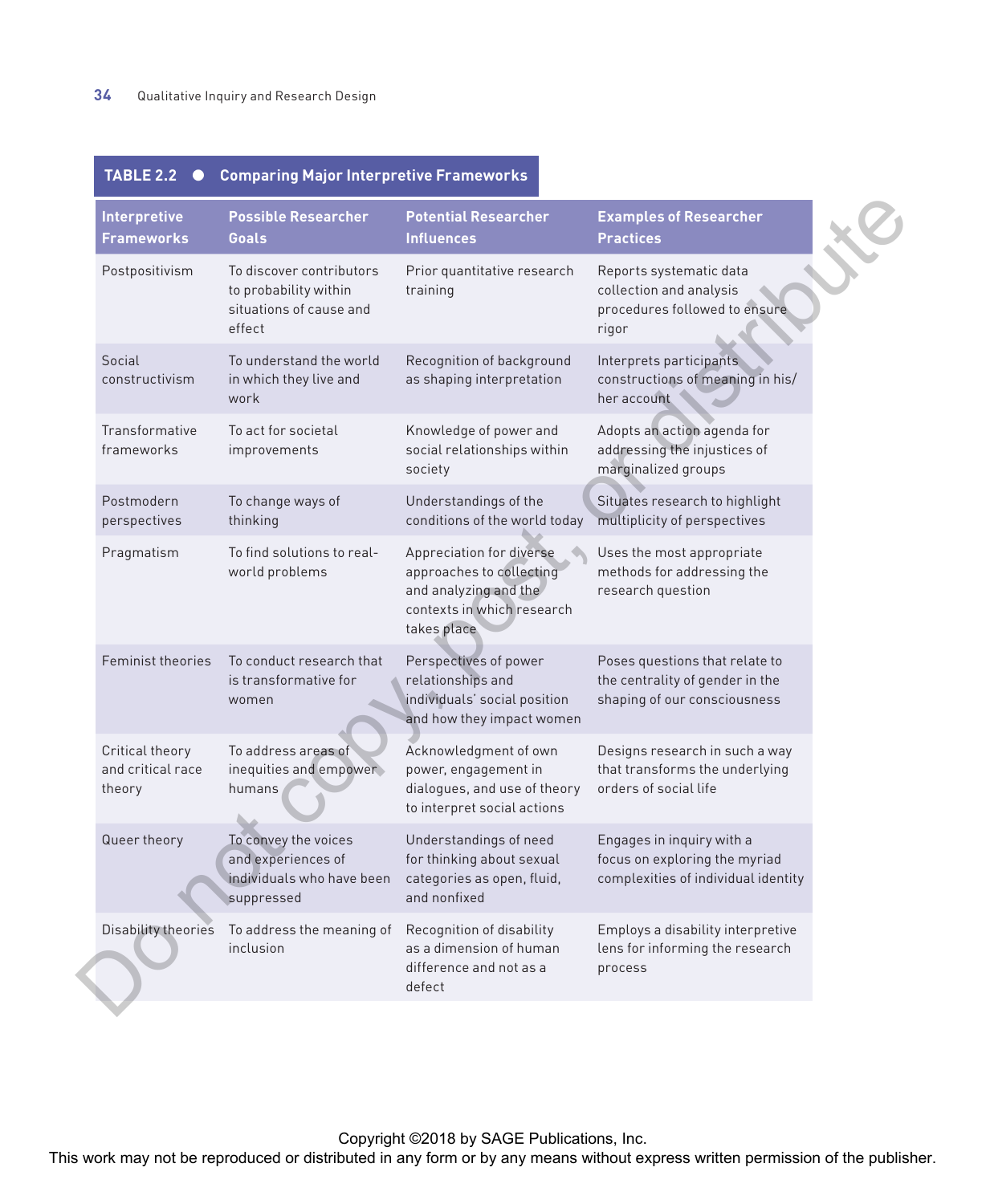| Interpretive<br><b>Frameworks</b> | <b>Ontological</b><br><b>Beliefs (the</b><br>nature of reality)                                                                                                           | <b>Epistemological</b><br><b>Beliefs (how</b><br>reality is known)                                                                                                                                                           | <b>Axiological</b><br><b>Beliefs (role of</b><br>values)                                                                                   | <b>Methodological Beliefs</b><br>(approach to inquiry)                                                                                                                                                                                                                      |
|-----------------------------------|---------------------------------------------------------------------------------------------------------------------------------------------------------------------------|------------------------------------------------------------------------------------------------------------------------------------------------------------------------------------------------------------------------------|--------------------------------------------------------------------------------------------------------------------------------------------|-----------------------------------------------------------------------------------------------------------------------------------------------------------------------------------------------------------------------------------------------------------------------------|
| Postpositivism                    | A single reality<br>exists beyond<br>ourselves. "out<br>there." The<br>researcher may<br>not be able to<br>understand it or<br>get to it because of<br>lack of absolutes. | Reality can only be<br>approximated, but<br>it is constructed<br>through research<br>and statistics.<br>Interaction with<br>research subjects is<br>kept to a minimum.<br>Validity comes<br>from peers, not<br>participants. | The researcher's<br>biases need to be<br>controlled and not<br>expressed in a<br>study.                                                    | Scientific method and<br>writing is used. Object<br>of research is to create<br>new knowledge. Method<br>is important. Deductive<br>methods are important,<br>such as testing of theories,<br>specifying important<br>variables, and making<br>comparisons among<br>groups. |
| Social<br>constructivism          | Multiple realities<br>are constructed<br>through our lived<br>experiences and<br>interactions with<br>others.                                                             | Reality is co-<br>constructed<br>between the<br>researcher and the<br>researched and<br>shaped by individual<br>experiences.                                                                                                 | Individual<br>values are<br>honored and are<br>negotiated among<br>individuals.                                                            | More of a literary style<br>of writing is used. Use of<br>an inductive method of<br>emergent ideas (through<br>consensus) is obtained<br>through methods such as<br>interviewing, observing, and<br>analyzing texts.                                                        |
| Transformative/<br>postmodern     | Participation<br>between<br>researcher and<br>communities or<br>individuals is being<br>studied. Often<br>a subjective-<br>objective reality<br>emerges.                  | There are co-<br>created findings<br>with multiple ways<br>of knowing.                                                                                                                                                       | There is respect<br>for indigenous<br>values; values<br>need to be<br>problematized<br>and interrogated.                                   | Methods consist of using<br>collaborative processes<br>of research, encouraging<br>political participation,<br>questioning of methods,<br>and highlighting issues and<br>concerns.                                                                                          |
| Pragmatism                        | Reality is what<br>is useful, is<br>practical, and<br>'works."                                                                                                            | Reality is known<br>through using many<br>tools of research<br>that reflect<br>both deductive<br>(objective) evidence<br>and inductive<br>(subjective)<br>evidence.                                                          | Values are<br>discussed<br>because of<br>the way that<br>knowledge<br>reflects both the<br>researchers' and<br>the participants'<br>views. | The research process<br>involves both quantitative<br>and qualitative approaches<br>to data collection and<br>analysis.                                                                                                                                                     |
|                                   |                                                                                                                                                                           |                                                                                                                                                                                                                              |                                                                                                                                            | (Continued)                                                                                                                                                                                                                                                                 |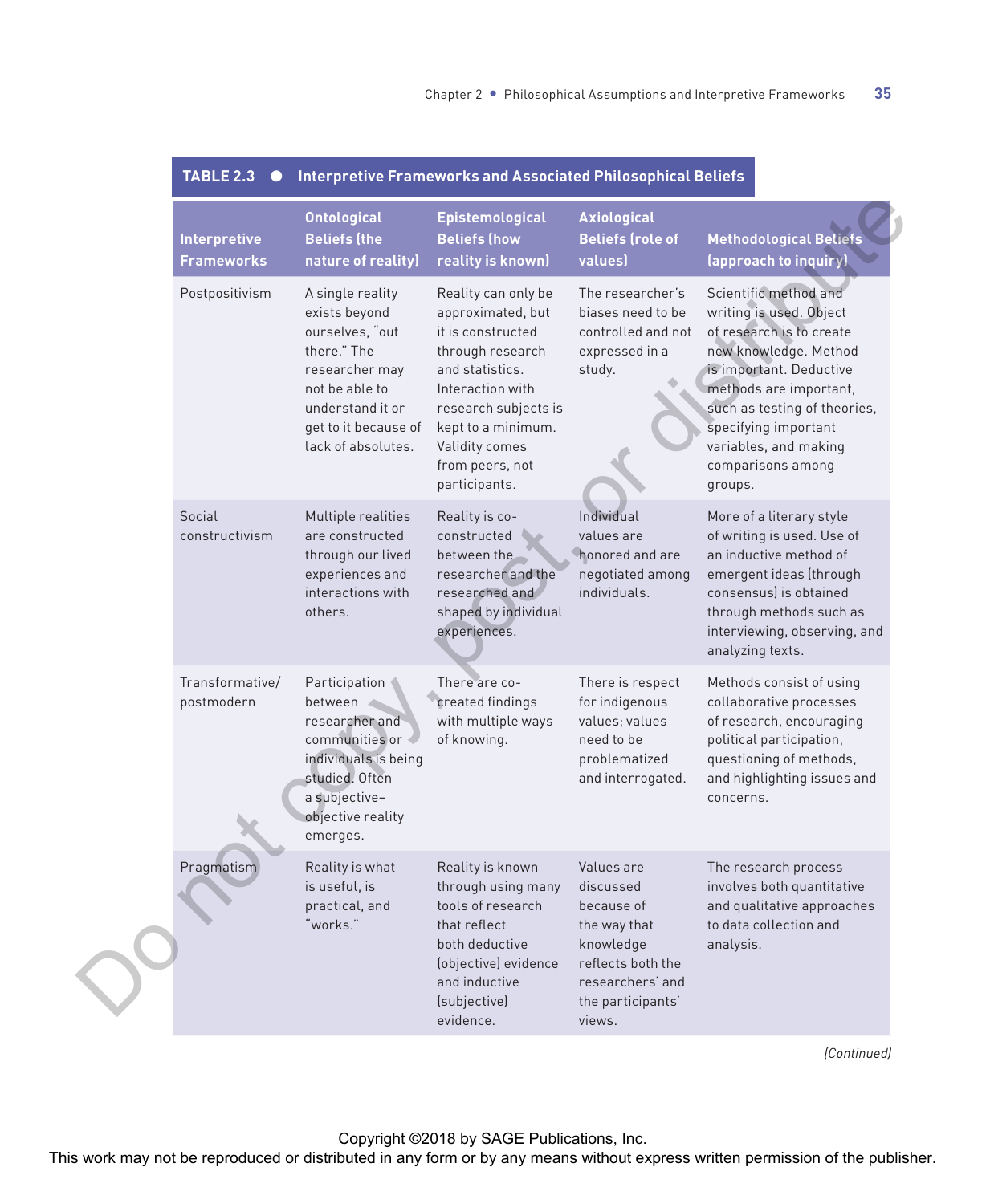| Interpretive<br><b>Frameworks</b>                 | <b>Ontological</b><br><b>Beliefs (the</b><br>nature of reality)                                                                                                                                                 | <b>Epistemological</b><br><b>Beliefs (how</b><br>reality is known)                                                                                                 | <b>Axiological</b><br><b>Beliefs (role of</b><br>values)                                       | <b>Methodological Beliefs</b><br>(approach to inquiry)                                                                                                                                                                                                               |
|---------------------------------------------------|-----------------------------------------------------------------------------------------------------------------------------------------------------------------------------------------------------------------|--------------------------------------------------------------------------------------------------------------------------------------------------------------------|------------------------------------------------------------------------------------------------|----------------------------------------------------------------------------------------------------------------------------------------------------------------------------------------------------------------------------------------------------------------------|
| Critical, race,<br>feminist, queer,<br>disability | Reality is based<br>on power and<br>identity struggles.<br>Privilege or<br>oppression<br>based on race or<br>ethnicity, class,<br>gender, mental<br>abilities, sexual<br>preference.                            | Reality is known<br>through the study of<br>social structures,<br>freedom and<br>oppression, power,<br>and control. Reality<br>can be changed<br>through research. | Diversity of values<br>is emphasized<br>within the<br>standpoint<br>of various<br>communities. | Start with assumptions<br>of power and identity<br>struggles, document them,<br>and call for action and<br>change.                                                                                                                                                   |
|                                                   | Source: Adapted from Lincoln et al. (2011).                                                                                                                                                                     |                                                                                                                                                                    |                                                                                                |                                                                                                                                                                                                                                                                      |
|                                                   |                                                                                                                                                                                                                 |                                                                                                                                                                    |                                                                                                | prostheses that they wear, and with utmost respect for their views and values, and in                                                                                                                                                                                |
|                                                   |                                                                                                                                                                                                                 |                                                                                                                                                                    |                                                                                                | the end of the study to call for changes in how the disabled group is perceived, then<br>a strong disability interpretive framework would be in use. We could see using any of<br>the interpretive frameworks with any of the five approaches advanced in this book. |
|                                                   | <b>Chapter Check-In</b><br>1. Do you understand the differences among<br>the four major philosophical assumptions<br>used in qualitative research: ontology (what<br>is reality?), epistemology (how is reality |                                                                                                                                                                    |                                                                                                | identifying the specific ways in which<br>the four philosophical assumptions are<br>evident in the study. List examples using<br>Table 2.1 in this chapter as a guide.                                                                                               |
|                                                   | known?), axiology (how are values of the<br>research expressed?), and methodology<br>(how is the research conducted?)?                                                                                          |                                                                                                                                                                    |                                                                                                | Brown, J., Sorrell, J. H., McClaren, J., &<br>Creswell, J. W. (2006). Waiting for a liver<br>transplant. Qualitative Health Research, 16(1),<br>119-136. doi:10.1177/1049732305284011                                                                                |
|                                                   | such as the qualitative study by Brown<br>et al. (2006) or Healey (2014) or<br>Jungnickel (2014). Begin with                                                                                                    | Examine a qualitative journal article,                                                                                                                             | e137. doi:10.17269/cjph.105.4189                                                               | Healey, G. K. (2014). Inuit family understandings<br>of sexual health and relationships in Nunavut.<br>Canadian Journal of Public Health, 105(2), e133-                                                                                                              |

# **Chapter Check-In**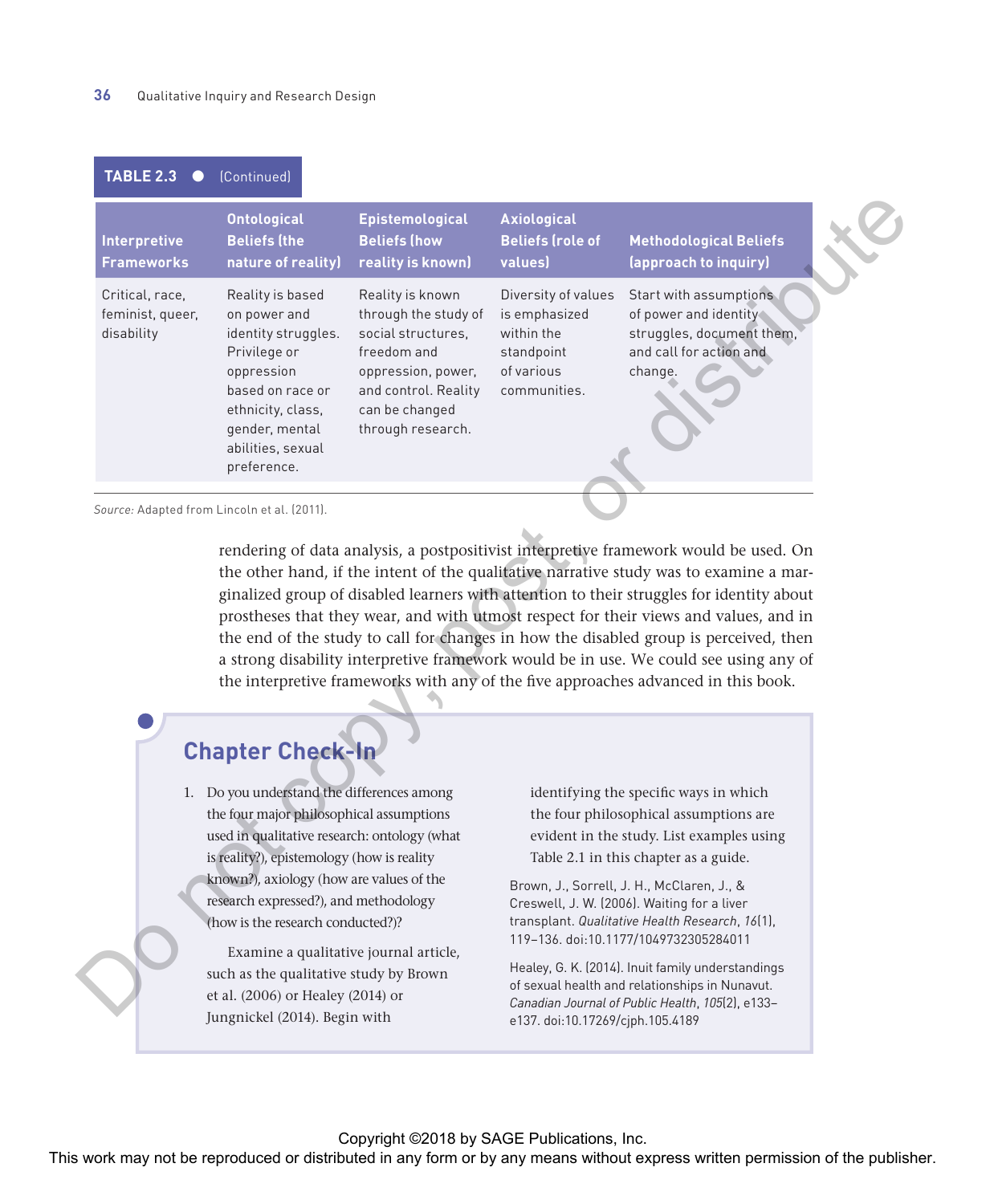Jungnickel, K. (2014). Getting there … and back: How ethnographic commuting (by bicycle) shaped a study of Australian backyard technologists. *Qualitative Research*, *14*(6), 640–655. doi:10.1177/1468794113481792

2. Do you understand the differences among the associated philosophical beliefs among interpretive frameworks (postpositivism, social constructivism, transformative frameworks, postmodern perspectives, pragmatism, feminist theories, critical theory and critical race theory, queer theory, and disability theories)? Read qualitative journal articles that adopt different interpretive lens, such as Adams et al. (2014) from a queer theory framework, Brown et al. (2006) from social constructivist framework, Churchill et al. (2007) from a postpositivist framework, or Job et al. (2013) from a transformative framework. Identify how these articles differ in their interpretive frameworks. List examples using Table 2.3 in this chapter as a guide. The velocity is a continuous continuous continuous continuous continuous continuous continuous continuous continuous continuous continuous continuous continuous continuous continuous continuous continuous continuous conti

Adams, J., Braun, V., & McCreanor, T. (2014). "Aren't labels for pickle jars, not people?" Negotiating identity and community in talk about "being gay." *American Journal of Men's Health, 8*(6), 457–469. doi:0.1177/1557988313518800

Brown, J., Sorrell, J. H., McClaren, J., & Creswell, J. W. (2006). Waiting for a liver transplant. *Qualitative Health Research*, *16*(1), 119–136. doi:10.1177/1049732305284011

Churchill, S. L., Plano Clark, V. L., Prochaska-Cue, M. K., Creswell, J. W., & Onta-Grzebik, L. (2007). How rural low-income families have fun: A grounded theory study. *Journal of Leisure Research*, *39*(2), 271–294.

Job, J., Poth, C., Pei, J., Carter-Pasula, B., Brandell, D., & MacNab, J. (2013). Toward better collaboration in the education of

students with fetal alcohol spectrum disorders: Voices of teachers, administrators, caregivers, and allied professionals. *Qualitative Research in Education*, *2*, 38–64. doi:10.4471/qre.2013.15

3. What are the unique elements within particular interpretive frameworks? Examine qualitative journal articles that adopt different interpretive lens, such as Therberge (1997) from a feminist interpretive framework, and identify such as elements as the feminist issue(s), the directional question, the advocacy orientation of the aim of the study, the methods of data collection, and the call for action.

Therberge, N. (1997). "It's part of the game": Physicality and the production of gender in women's hockey. *Gender & Society*, *11*(1), 69–87. doi:10.1177/089124397011001005

4. Do you understand the differences among interpretive frameworks when used in combinations? Examine qualitative journal articles that adopt a combination of different interpretive lenses, such as Chepp (2015) from feminist and critical race theories frameworks and from Watts and Erevelles (2004) disabilities and critical race theory frameworks. Identify examples of influenced from each interpretive framework using Table 2.2 in this chapter as a guide.

Chepp, V. (2015). Black feminist theory and the politics of irreverence: The case of women's rap. *Feminist Theory*, *16*(2), 207–226. doi:10.1177/1464700115585705

Watts, I. E., & Erevelles, N. (2004). These deadly times: Reconceptualizing school violence by using critical race theory and disability studies. *American Journal of Educational Research*, *41*, 271–299. doi:10.3102/00028312041002271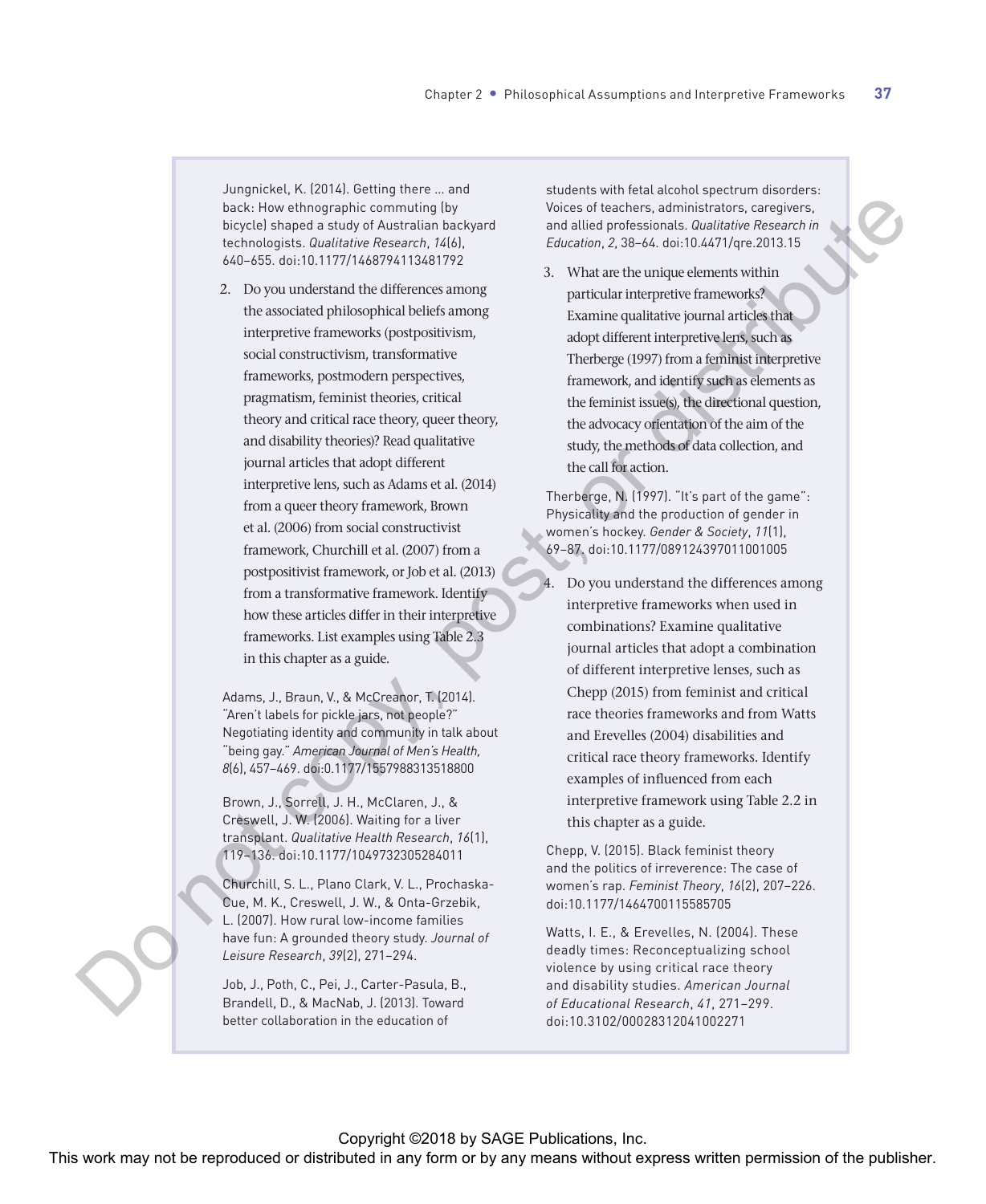### **Summary**

This chapter began with an overview of the research process so that philosophical assumptions and interpretive frameworks could be seen as positioned at the beginning of the process and informing the procedures that follow, including the selection and use of one of the five approaches in this book. Then the philosophical assumptions of ontology, epistemology, axiology, and methodology were discussed, as were the key question being asked for each assumption, its major characteristics, and the implication for the practice of writing a qualitative study. Furthermore, the popular interpretive frameworks (paradigm perspectives and theoretical orientations) used in qualitative research were advanced. How these interpretive frameworks are used in a qualitative study was suggested. Finally, a link was made between the philosophical assumptions and the interpretive frameworks, and a discussion followed about how to connect the two in a qualitative project. **SUITER 1999**<br>
This shape begins with an overview of the research certe to publisher and are interesting the case of the form of the publisher or distributed in the publisher of the publisher. The case of the form or any

# **Further Readings**

The following resources are offered as foundational references for this chapter. The list should not be considered exhaustive, and readers are encouraged to seek out additional readings in the end-of-book reference list.

Brisolara, S., Seigart, D., & SenGupta, S. (2014). *Feminist evaluation and research: Theory and practice.* New York, NY: Guilford Press.

Sharon Brisolara, Denise Seigart, and Saumitra SenGupta bring together illustrative examples exploring the processes involved in feminist research. The authors uniquely situate feminist research within disciplines and international contexts.

Denzin, N. K., & Lincoln, Y. S. (Eds.) (2011). *The SAGE handbook of qualitative research.* Thousand Oaks, CA: Sage.

Handbooks are often a logical starting place for researchers, and Norm Denzin and Yvonna Lincoln offer foundation ideas for contemporary discussions about the role of guiding philosophy behind qualitative research. Specifically, we found the chapters on feminist research by Virginia Olesen; queer theory by Ken Plummer; and transformative research by Donna Mertens, Martin Sullivan, and Hilary Stace to be noteworthy.

Guba, E., & Lincoln, Y. S. (1988). Do inquiry paradigms imply inquiry methodologies? In D. M. Fetterman (Ed.), *Qualitative approaches to evaluation in education* (pp. 89–115). New York, NY: Praeger.

Egon Guba and Yvonna Lincoln, in offering their perspective of the relationship between paradigms and methodologies, contribute seminal work to these discussions.

Hesse-Biber, S. N. (2012). *Handbook of feminist research: Theory and praxis* (2nd ed.). Thousand Oaks, CA: Sage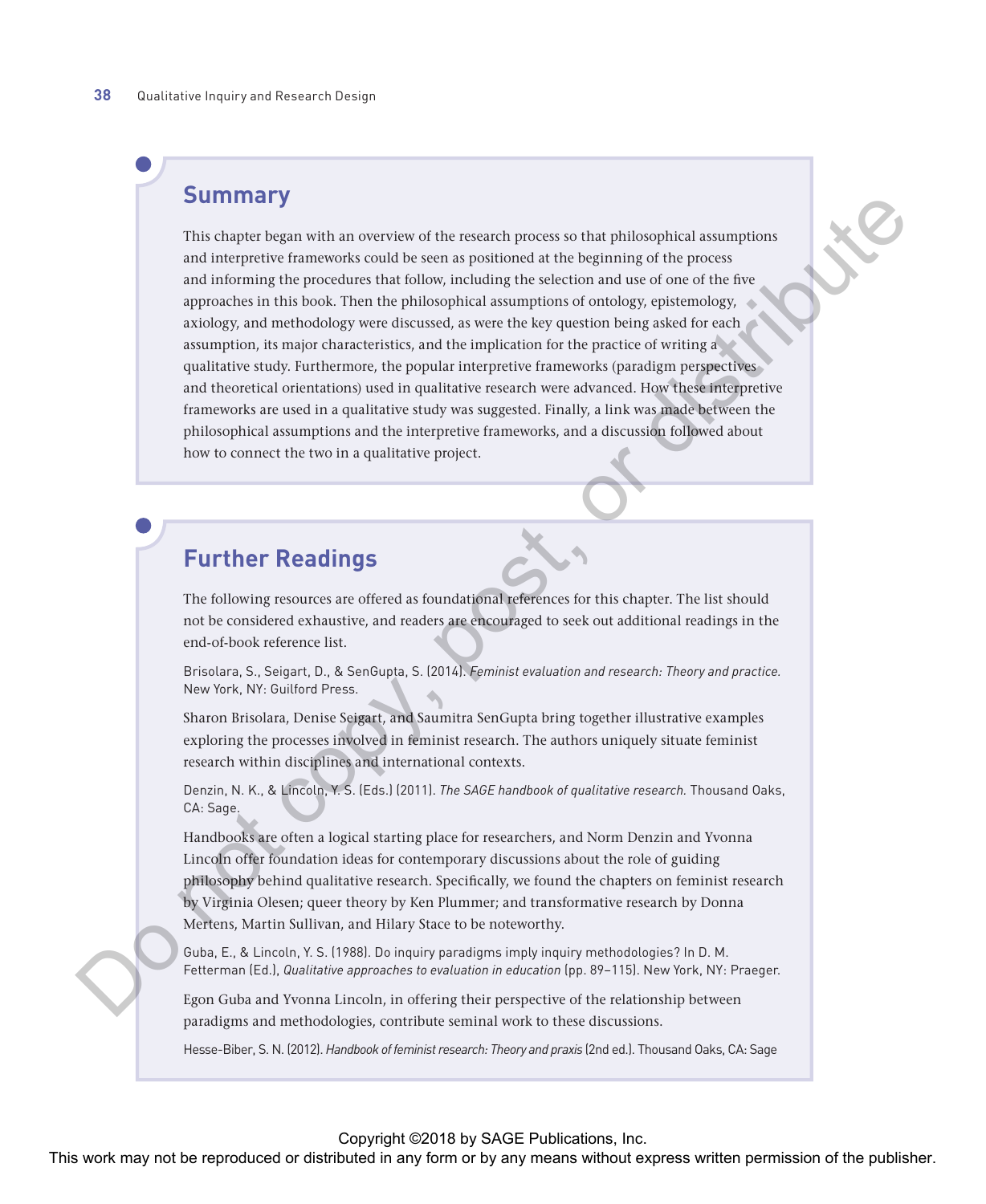Sharlene Nagy Hesse-Biber provides a grounding in feminist research through discussions of current perspectives on its influence on social change and transformation as well as the new technologies that are influencing methodological approaches within the field.

Lovern, L. L. & Locust, C. (2013). *Native American communities on health and disability: Borderland dialogues*. New York, NY: Palgrave Macmillan.

Lavonna Lovern and Carol Locust provide a foundational resource for researchers interested in how to begin a genuine dialogue with indigenous communities. The authors experiences are particularly noted in the sections focused on "wellness" concepts that are respectful of disability and indigeneity.

Mertens, D. M. (2009). *Transformative research and evaluation.* New York, NY: Guilford.

In this book, Donna Mertens provides a step-by-step guide to conducting research using a transformative lens in a way that clearly connects theory to practice.

Mertens, D. M. (2015). *Research and evaluation in education and psychology: Integrating diversity with quantitative, qualitative, and mixed methods* (4th ed.). Thousand Oaks, CA: Sage.

Donna Mertens presents a brief history and then focuses on the philosophical underpinnings of four research paradigms: postpositivism, constructivist, transformative, and pragmatic. Of particular note is her useful description of the transformative paradigm including a rationale for its emergence and description of its philosophical and theoretical basis. EXTREP INTERFERITUATION THE CONTINUES CONTINUES IN AN INTERFERITUATION INTERFERITUATION THE CONTINUES CONTINUES INTO A CONTINUES CONTINUES INTO A CONTINUES CONTINUES OF THE CONTINUES OF THE CONTINUES OF THE CONTINUES OF T

Mertens, D. M., Cram, F., & Chilisa, B. (Eds.) (2013). *Indigenous pathways into social research*. Walnut Creek, CA: Left Coast Press.

Through life stories of over 30 indigenous researchers from six continents representing diverse disciplines, editors Donna Mertens, Fiona Cram and Bagele Chilisa provide a powerful conduit for researchers to learn about challenges experienced and effective strategies for producing meaningful work.

Phillips, D. C., & Burbules, N. C. (2000). *Postpositivism and educational research.* Lanham, MD: Rowman & Littlefield.

Dennis Phillips and Nicholas Burbules offer an excellent description of postpositivism in practice that is a foundational read for researchers.

Slife, B. D., & Williams, R. N. (1995). *What's behind the research? Discovering hidden assumptions in the behavioral sciences*. Thousand Oaks, CA: Sage.

Brent Slife and Richard Williams explore the assumptions underpinning major theoretical approaches in the behaviorial sciences. This seminal work has been widely cited across disciplines (e.g., psychology, education) as useful for encouraging critical thinking of theories.

*(Continued)*